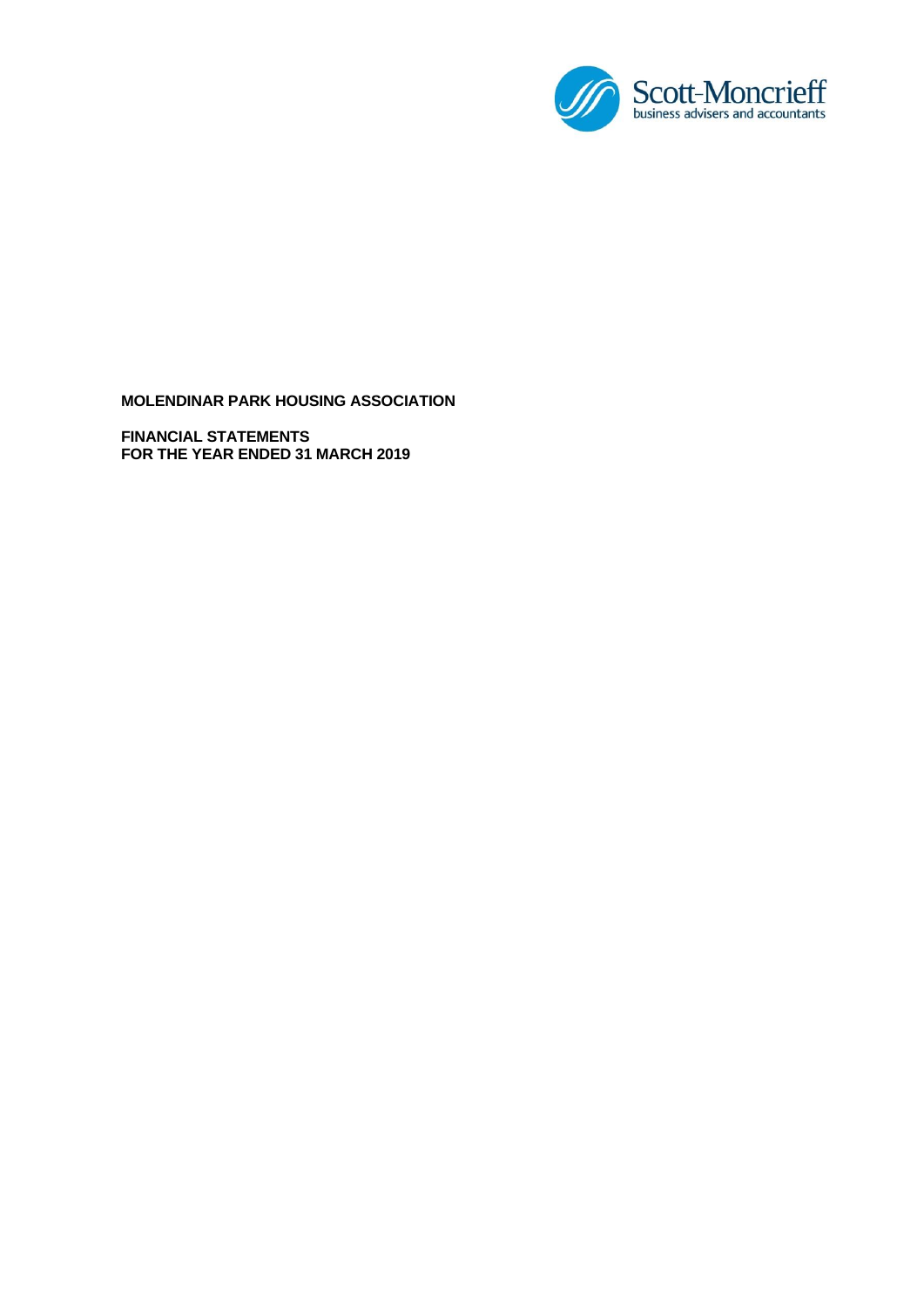# **MANAGEMENT COMMITTEE, EXECUTIVES AND PROFESSIONAL ADVISORS**

| <b>Management Committee</b> | A Scott (Chairperson)<br>L McElroy<br>C McKinlay<br>B Johnston (Vice Chairperson)<br>A Hendry<br>M O'Donnell<br>F Sheeran<br>D Walker<br>A Howard (Resigned 17 April 2018)<br>C McNealy (Resigned 17 April 2018)<br>C Taylor (Resigned 11 September 2018)<br>C Brien (Resigned 11 September 2018)<br>P Mann (Appointed 11 September 2018)<br>A Wood (Appointed 11 September 2018)<br>C Meighan (Appointed 11 September 2018) |                                       |
|-----------------------------|------------------------------------------------------------------------------------------------------------------------------------------------------------------------------------------------------------------------------------------------------------------------------------------------------------------------------------------------------------------------------------------------------------------------------|---------------------------------------|
| <b>Key Management</b>       | Julie Smilie<br><b>Scott Rae</b>                                                                                                                                                                                                                                                                                                                                                                                             | Director & Secretary<br>Asset Manager |
| <b>Registered Office</b>    | 3 Graham Square<br>Glasgow<br>G31 1AD                                                                                                                                                                                                                                                                                                                                                                                        |                                       |
| <b>Auditor</b>              | Scott-Moncrieff<br><b>Chartered Accountants</b><br><b>Statutory Auditor</b><br>25 Bothwell Street<br>Glasgow<br><b>G2 6NL</b>                                                                                                                                                                                                                                                                                                |                                       |
| <b>Bankers</b>              | The Royal Bank of Scotland<br>139 St Vincent Street<br>Glasgow<br>G <sub>2</sub> 5JF<br>Nationwide                                                                                                                                                                                                                                                                                                                           |                                       |
|                             | Caledonia House<br>Carnegie Avenue<br>Dunfermline<br><b>KY11 8JP</b>                                                                                                                                                                                                                                                                                                                                                         |                                       |
| <b>Solicitors</b>           | Shepherd and Wedderburn<br>191 West George Street<br>Glasgow<br>G <sub>2</sub> 2LB                                                                                                                                                                                                                                                                                                                                           |                                       |
|                             | T C Young<br><b>Merchants House</b><br>7 West George Street<br>Glasgow<br><b>G2 1BA</b>                                                                                                                                                                                                                                                                                                                                      |                                       |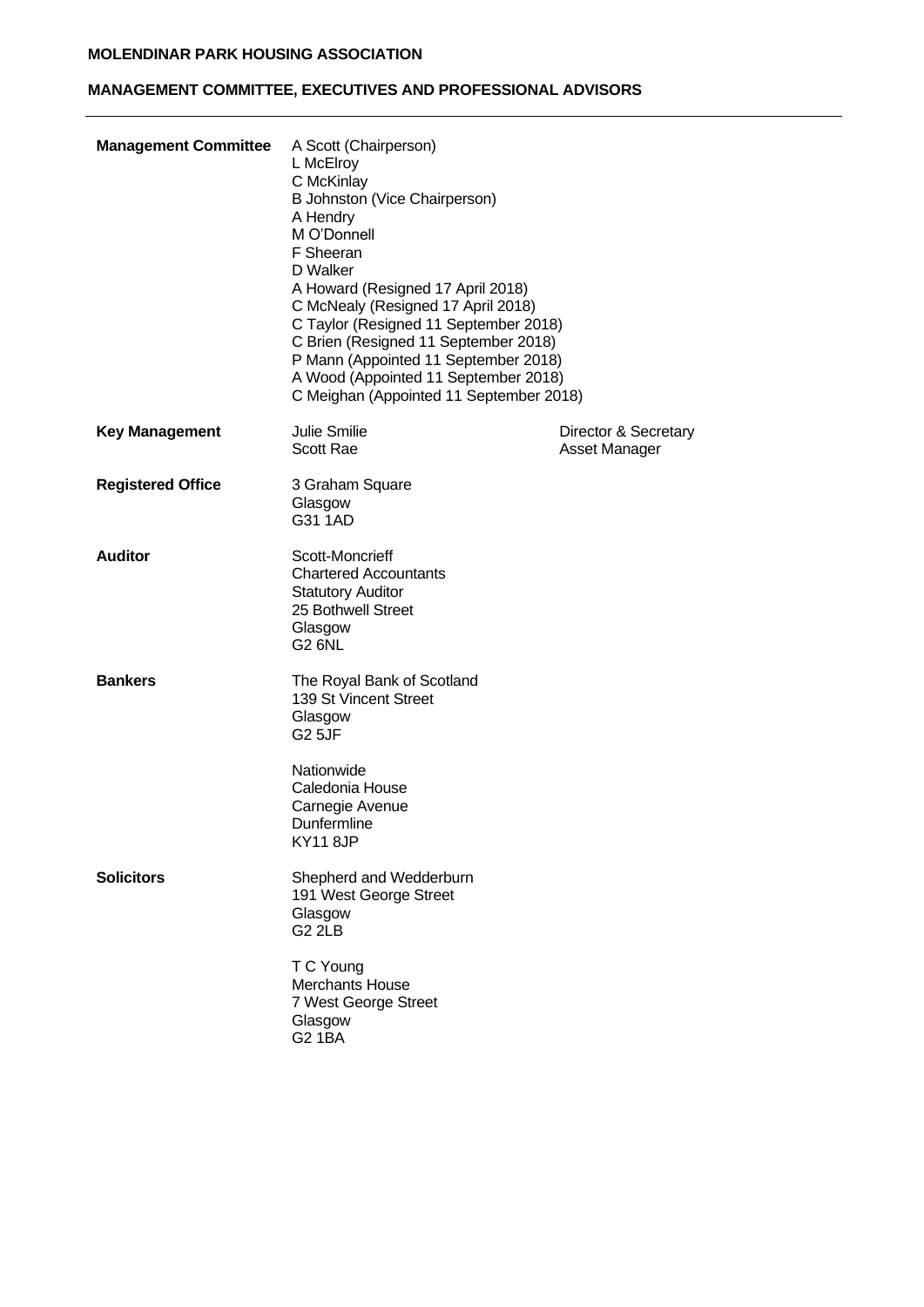#### **CONTENTS**

|                                                                         | Page      |
|-------------------------------------------------------------------------|-----------|
| Report of the Management Committee (incorporating the Strategic Report) | $1 - 4$   |
| <b>Management Committee's Statement on Internal Financial Controls</b>  | 5         |
| <b>Auditor's Report on Corporate Governance Matters</b>                 | 6         |
| Report of the Independent Auditor                                       | $7 - 9$   |
| <b>Statement of Comprehensive Income</b>                                | 10        |
| <b>Statement of Changes in Capital and Reserves</b>                     | 11        |
| <b>Statement of Financial Position</b>                                  | 12        |
| <b>Statement of Cash Flows</b>                                          | 13        |
| Notes to the Financial Statements                                       | $14 - 35$ |

| <b>Registration Particulars:</b> |  |
|----------------------------------|--|
|                                  |  |

Scottish Charity Number SC043725

Financial Conduct Authority **Co-operative and Community Benefit Societies Act** 2014 Registered Number 2400 (S)

Scottish Housing Regulator **Housing (Scotland)** Act 2010 Registered Number HAL 274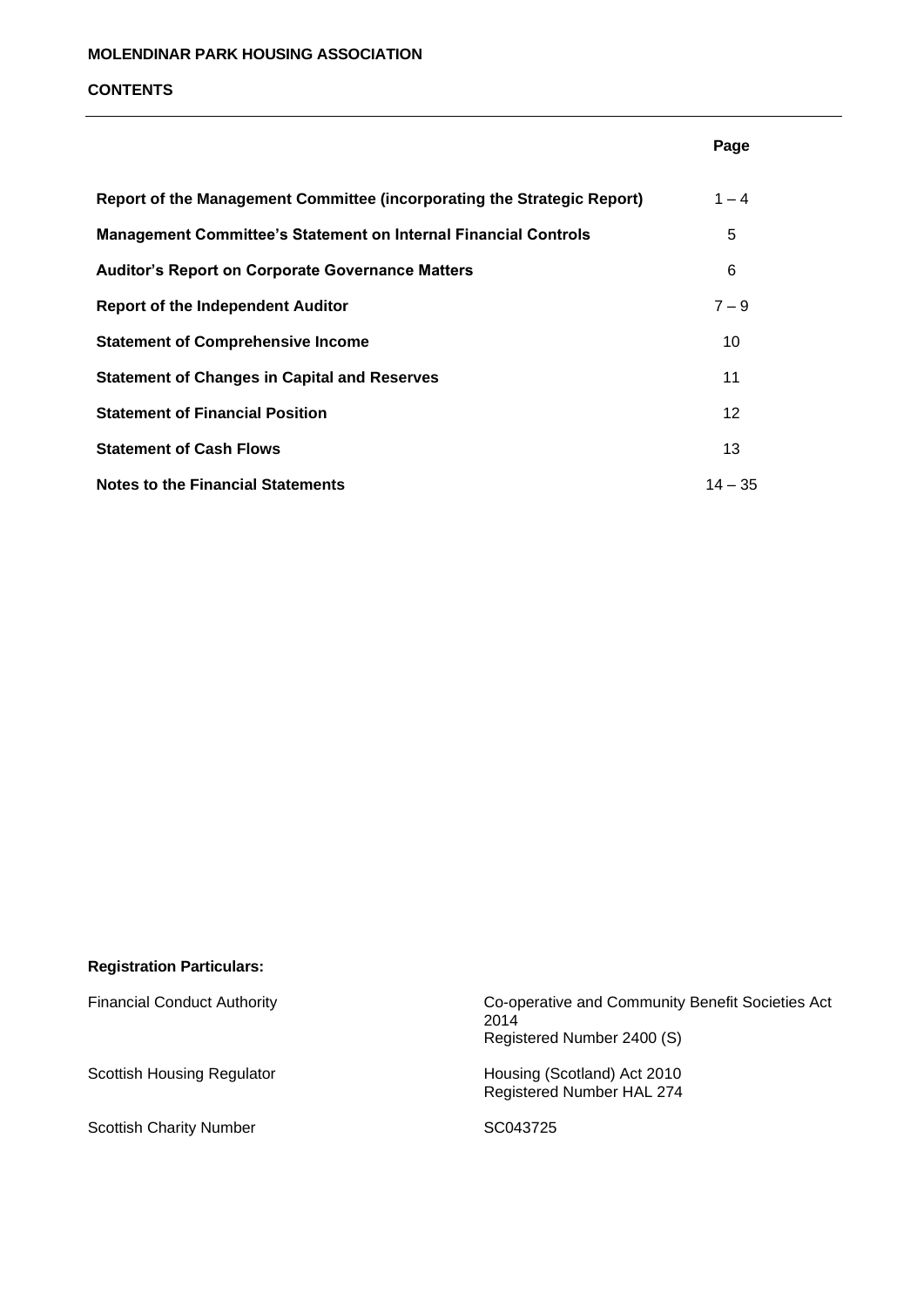### **REPORT OF THE MANAGEMENT COMMITTEE (INCORPORATING THE STRATEGIC REPORT) FOR THE YEAR ENDED 31 MARCH 2019**

The Management Committee presents their report (incorporating the Strategic Report) and audited financial statements for the year ended 31 March 2019.

### **Principal activity**

The principal activity of the Association is the provision, construction, improvement and management of rented, shared equity and shared ownership accommodation.

The Association became a registered charity in January 2013.

Void levels are low and the level of satisfaction among tenants and owners continues to be very high. The Committee, however, is guarded against complacency, and to this end, over the last year has developed the organisational structure to improve scrutiny of the Association's practices during this important time of change.

#### **Business review**

The results for the year are shown in these financial statements.

In 2018/19, the Association has gone from strength to strength. The Action Plan that had been developed following the Governance Review is now complete and a Stock Condition survey was carried out during the year. The results of this survey have given the Association assurance that they are comfortably meeting requirements in terms of SHQS and are well on track to comfortably meet targets for EESSH in 2020. The Association has also now introduced the HUB system to ensure that the Asset Management Strategy is implemented, and that the Association continues to invest wisely in their properties and target the resources where they are needed most. A Tenant Satisfaction Survey was also completed within the year and again, the results were very positive, showing increases in satisfaction in most areas. One of the biggest pieces of work carried out this year was the Organisational Review. This review looked at the overall position of the Association and its strategic and operational direction of travel. As a result the Association has introduced a new staff structure in addition to a new grade and pay structure. Four new posts were identified and two have been filled with recruitment ongoing for the remaining two.

The Association is thriving and is looking positively to the future. It is committed to continuing to provide first class services to its tenants and service users.

#### **Result for the year and transfers**

The results for the year are shown in the Statement of Comprehensive Income on page 10.

#### **Principal risks and uncertainties**

Risks are identified to enable the Association to put measures in place to mitigate these risks and to enable our objectives to be achieved. Management Committee agendas ensure that new, current and emerging risks are evaluated. Medium and high risks are included in the Internal Management Plan together with details of the controls to mitigate each risk and any necessary further action.

The 4 highest gross scoring risks identified are as follows:

- **1.** Breach of Loan Covenant.
- **2.** Volatility of loan interest rates.
- **3.** Impact of Major Repairs programme identified in the 30 year plan.
- **4.** Increase in the time spent by staff managing rent accounts as a result of changes in welfare reform/universal credit.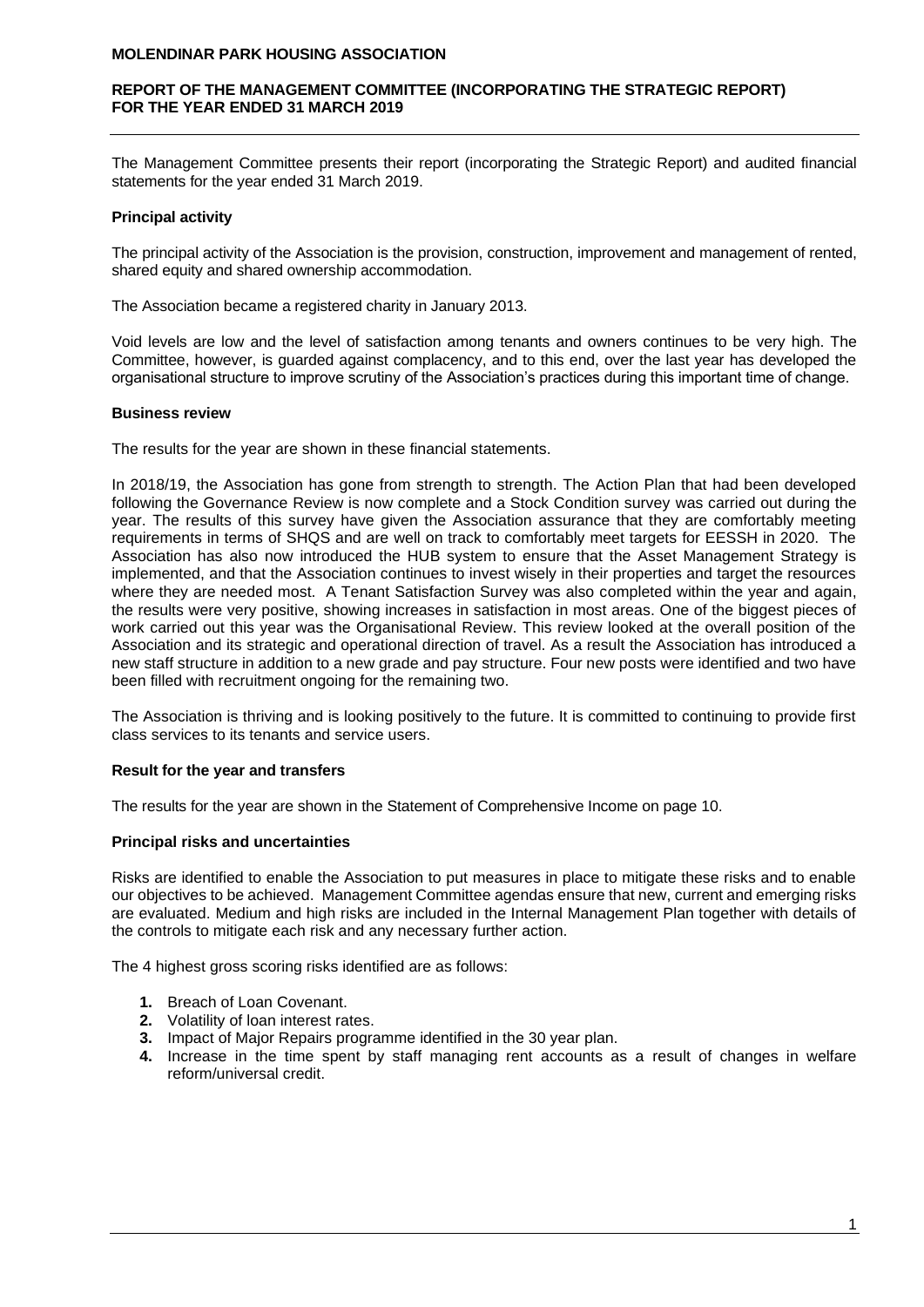#### **REPORT OF THE MANAGEMENT COMMITTEE (INCORPORATING THE STRATEGIC REPORT) FOR THE YEAR ENDED 31 MARCH 2019**

### **Credit payment policy**

The Association's policy concerning the payment of its trade creditors complies with the Confederation of British Industry guidelines. The average payment period is thirty days.

### **Maintenance policies**

The Association seeks to maintain its properties to the highest standard. To this end, programmes of cyclical repairs are carried out in the medium term to deal with the gradual and predictable deterioration of building components. It is expected that the cost of all these repairs would be charged to the Statement of Comprehensive Income.

In addition, the Association has a long-term programme of major repairs to cover works which have become necessary since the original development were completed, including works required by subsequent legislative changes. This includes replacement or repairs to features of the properties, which have come to the end of their economic lives. In line with the SORP 2014, replacements to building components are capitalised in the financial statements as they occur. All other major repairs are charged to the Statement of Comprehensive Income.

### **Treasury management**

The Association has an active treasury management function, which operates in accordance with the Treasury Policy approved by the Management Committee. In this way the Association manages its borrowing arrangements to ensure that it is always in a position to meet its financial obligations as they fall due, whilst minimising excess cash and liquid resources held.

#### **Employee involvement and Health & Safety**

The Management Committee take seriously their responsibilities to employees under Health & Safety legislation and endeavor to provide information on any matters that may be of concern to them. The Association also encourages employee involvement in all major initiatives so that their views may be taken into account in making decisions that may affect their interests.

# **Future Prospects**

The Association will continue to invest in its housing stock in the coming year. The Association does not envisage any further housing property developments in the immediate future.

### **Management Committee and Executive Officers**

The members of the Management Committee and the Executive Officers are listed on the front of these financial statements.

Each member of the Management Committee holds one fully paid share of £1 in the Association. The Executive Officers hold no interest in the Association's share capital and, although not having the legal status of Directors, they act as Executives within the authority delegated by the Management Committee.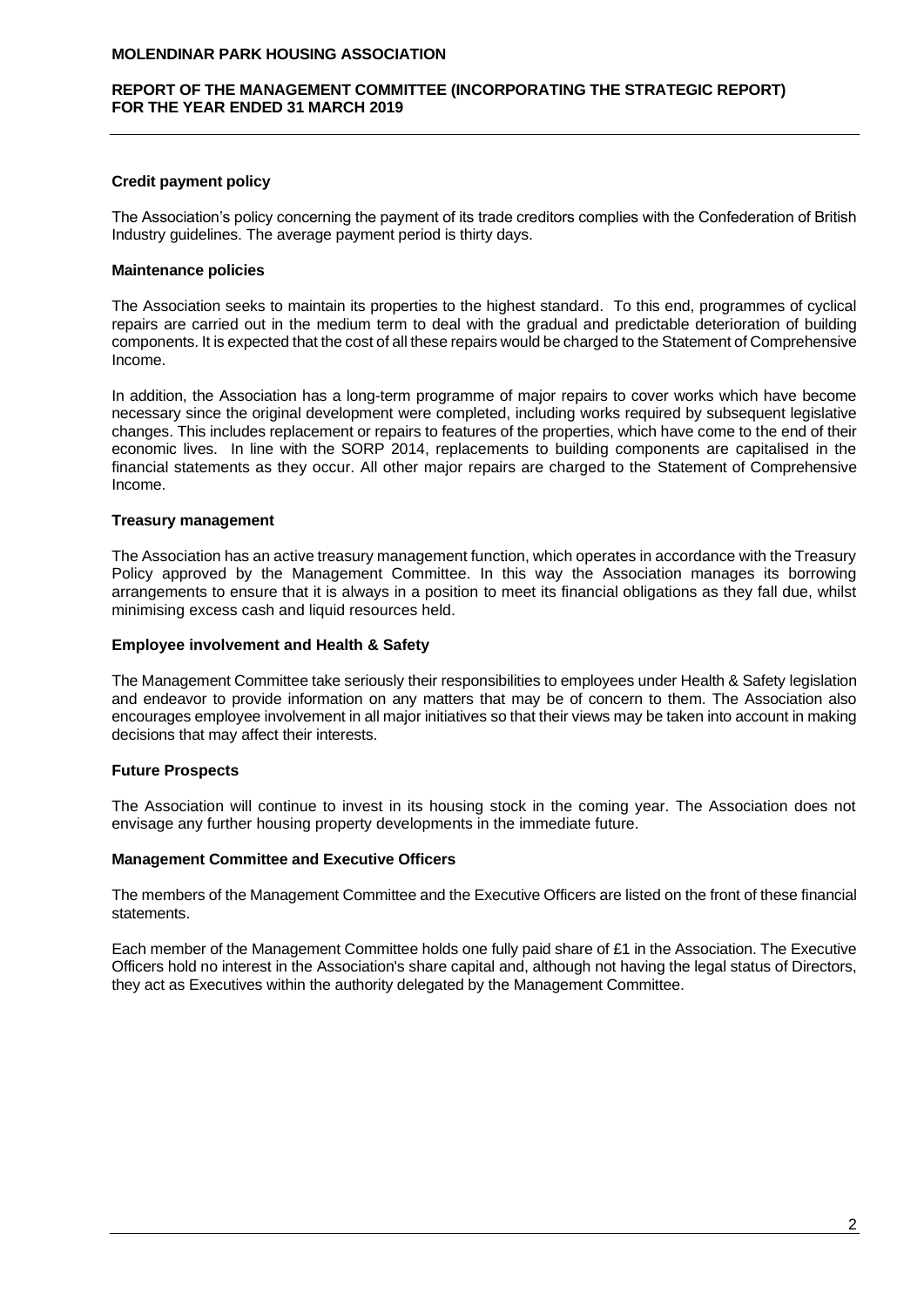### **REPORT OF THE MANAGEMENT COMMITTEE (INCORPORATING THE STRATEGIC REPORT) FOR THE YEAR ENDED 31 MARCH 2019**

### **Governance**

#### *Governing Document*

The Association is a registered social landlord and is thus registered with The Scottish Housing Regulator and the Financial Conduct Authority. It is also a registered charity with the Office of the Scottish Charity Regulator (OSCR).

#### *Recruitments and Appointment of the Management Committee*

At the Annual General Meeting in accordance with the rules of the Association, members retire by rotation. Members can all offer themselves for re-election.

The Management Committee seeks to ensure that the needs of its stakeholders are appropriately reflected through the diversity of the Board and Committee. To enhance the potential pool of members, the Association has, through selective networking, sought to identify people who would be willing to become members and utilise their own skills and experience to assist the Association.

The Management Committee has a broad range of skills and members.

### *Management Committee Members Induction and Training*

Most members of the Management Committee are already familiar with the practical work of the Association. Where new members are elected, information is supplied regarding the obligation of Management Committee members, details of the Association's main documents and up to date financial statements. In addition, a formal training and induction programme is provided for any new member of the Management Committee. Committee training is discussed annually. Training needs are then identified to ensure the competencies of the Committee are properly maintained. The Management Committee of Molendinar Park Housing Association is experienced and its members possess the required level of competencies to govern its activities.

# *Organisational Structure*

At 31 March 2019 the Management Committee comprised 10 members, with 5 vacancies. The Management Committee meet ten times per year. Two Sub-committees have recently been introduced as a result of a revised Governance Structure; these are the Finance and Audit Committee and the Risk and Services Committee.

A scheme of delegation is in place and the day to day responsibility for the provision of the Association's projects rests with the Director. The Director is responsible for ensuring that the Association delivers the services specified and that operational objectives are met.

#### **Statement of Management Committee's Responsibilities**

Statute requires the Management Committee to prepare financial statements for each financial year which give a true and fair view of the state of affairs of the Association and of the surplus or deficit of the Association for that period. In preparing those financial statements, the Management Committee is required to:

- select suitable accounting policies and then apply them consistently;
- make judgements and estimates that are reasonable and prudent;
- state whether applicable accounting standards have been followed subject to any material
- departures disclosed and explained in the financial statements; and
- prepare the Financial Statements on the going concern basis unless it is inappropriate to presume that the Association will continue in business.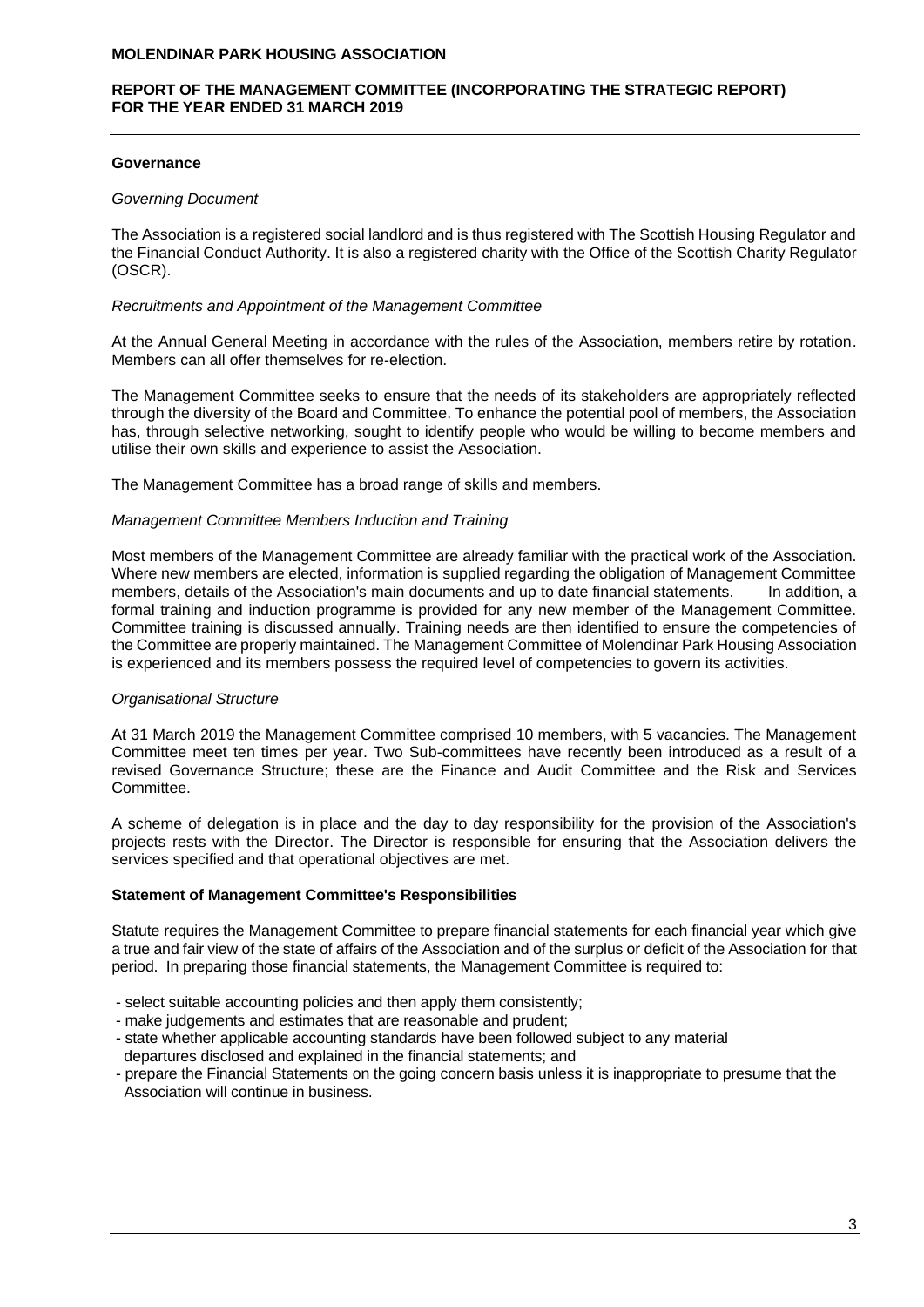### **REPORT OF THE MANAGEMENT COMMITTEE (INCORPORATING THE STRATEGIC REPORT) FOR THE YEAR ENDED 31 MARCH 2019**

### **Statement of Management Committee's Responsibilities (continued)**

The Management Committee is responsible for keeping proper accounting records which disclose with reasonable accuracy at any time the financial position of the Association. They are also responsible for safeguarding the assets of the Association and hence for taking reasonable steps for the prevention and detection of fraud and other irregularities.

### **Internal Financial Control**

The Management Committee is responsible for establishing and maintaining the Association's system of internal control. Internal control systems are designed to meet the particular needs of the Association and the risks to which it is exposed, and by their nature can provide reasonable but not absolute assurance against material misstatement or loss. The key procedures which the Management Committee has established with a view to providing effective internal financial control are outlined on page 5.

### **Information for the Auditor**

As far as the Committee members are aware there is no relevant audit information of which the auditor is unaware and the Committee members have taken all the steps they ought to have taken to make themselves aware of any relevant audit information and to ensure that the auditor is aware of any such information.

### **Charitable Donations**

During the year, the Association made charitable donations amounting to £nil (*2018 - £nil*).

### **Auditor**

A resolution to re-appoint Scott-Moncrieff, Chartered Accountants, will be put to the members at the Annual General Meeting.

The Report of the Management Committee (incorporating the Strategic Report) has been approved by the Management Committee on 20 August 2019.

A Scott Chairperson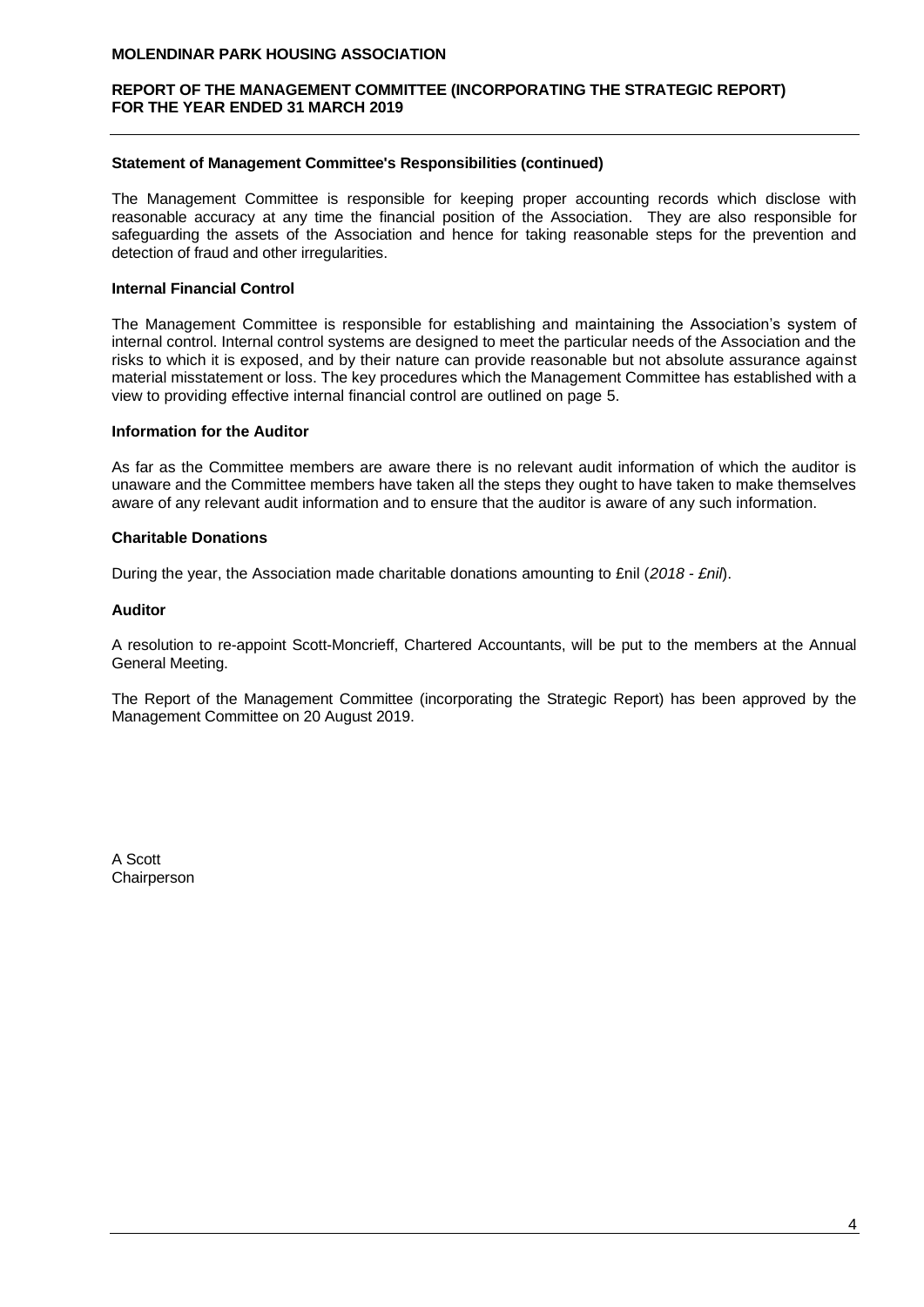### **MANAGEMENT COMMITTEE'S STATEMENT ON INTERNAL FINANCIAL CONTROLS FOR THE YEAR ENDED 31 MARCH 2019**

The Management Committee acknowledge their ultimate responsibility for ensuring that the Association has in place a system of controls that is appropriate to the various business environments in which it operates. These controls are designed to give reasonable assurance with respect to:

- the reliability of financial information used within the Association or for publication;
- the maintenance of proper accounting records; and
- the safeguarding of assets (against unauthorised use or disposition).

It is the Management Committee's responsibility to establish and maintain systems of internal financial control. Such systems can only provide reasonable and not absolute assurance against material financial misstatement or loss. Key elements include ensuring that:

- formal policies and procedures are in place, including the documentation of key systems and rules relating to the delegation of authorities, which allow the monitoring of controls and restrict the unauthorised use of the Association's assets;
- experienced and suitably qualified staff take responsibility for important business functions, annual appraisal procedures will be established to maintain standards of performance;
- forecasts and budgets are prepared regularly which allow the Management Committee and staff to monitor the key business risks and financial objectives, and progress towards financial plans set for the year and the medium term. Regular management accounts are prepared promptly, providing relevant, reliable and up-to-date financial and other information and significant variances from budgets are investigated as appropriate;
- all significant new initiatives, major commitments and investment projects are subject to formal authorisation procedures, through the Management Committee;
- the Management Committee review reports, from directors, staff and from the external auditor to provide reasonable assurance that control procedures are in place and are being followed, including a general review of the major risks facing the Association; and
- formal procedures have been established for instituting appropriate action to correct weaknesses identified from the above reports.

The Management Committee have reviewed the effectiveness of the system of internal financial control in existence in the Association for the year ended 31 March 2019 and until the below date. No weaknesses were found in internal financial controls which resulted in material losses, contingencies, or uncertainties which require disclosure in the financial statements or in the auditor's report on the financial statements.

The Management Committee's statement on Internal Financial Controls has been approved by the Management Committee on 20 August 2019.

A Scott **Chairperson**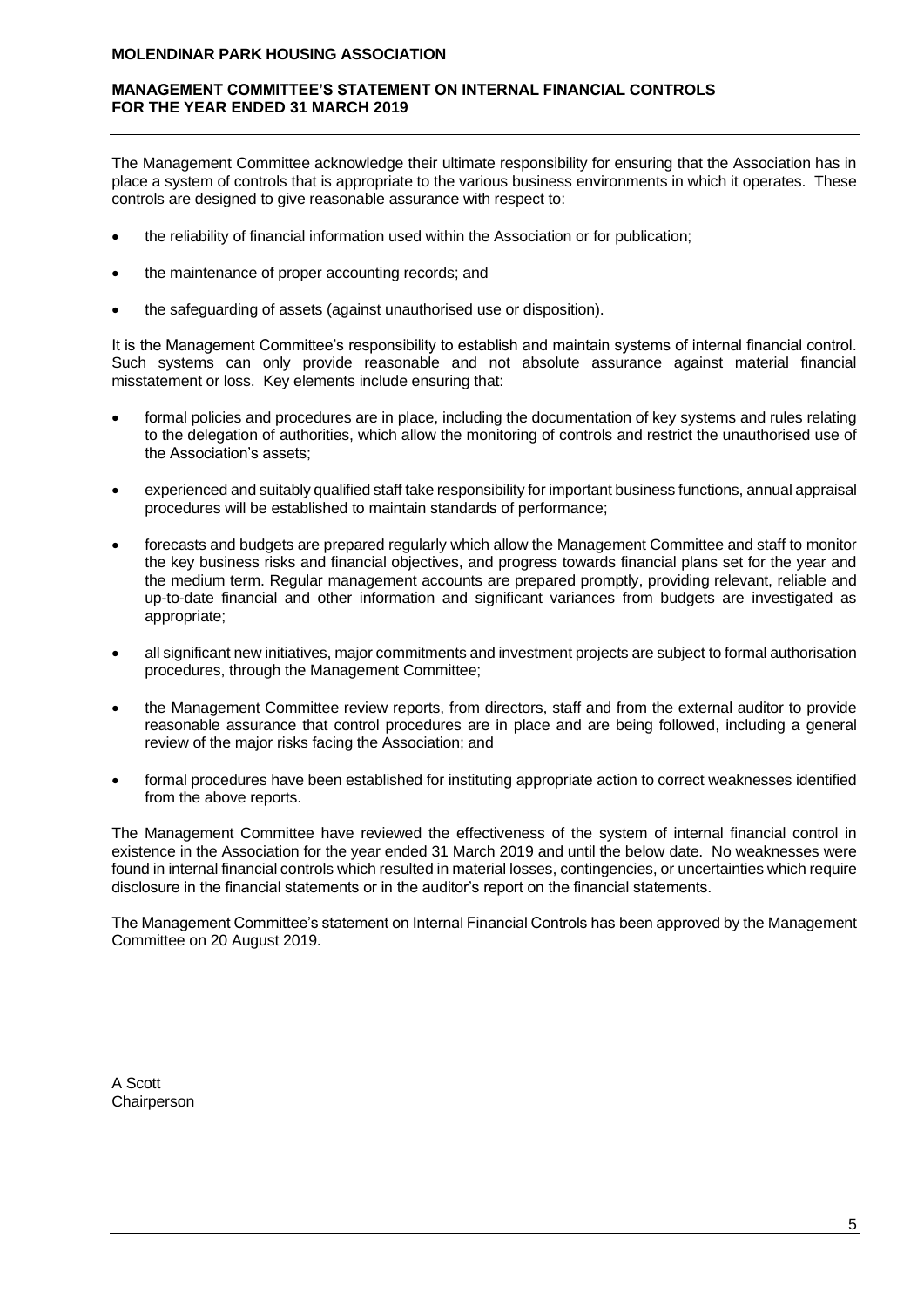#### **AUDITOR'S REPORT ON CORPORATE GOVERNANCE MATTERS FOR THE YEAR ENDED 31 MARCH 2019**

In addition to our audit of the Financial Statements, we have reviewed your statement on page 5 concerning the Association's compliance with the information required by the Regulatory Standards in respect of internal financial controls contained within the publication "Our Regulatory Framework" and associated Regulatory Advisory Notes which are issued by the Scottish Housing Regulator.

### **Basis of Opinion**

We carried out our review having regard to the requirements on corporate governance matters within Bulletin 2009/4 issued by the Financial Reporting Council. The Bulletin does not require us to review the effectiveness of the Association's procedures for ensuring compliance with the guidance notes, nor to investigate the appropriateness of the reason given for non-compliance.

### **Opinion**

In our opinion the Statement on Internal Financial Control on page 5 has provided the disclosures required by the relevant Regulatory Standards within the publication "Our Regulatory Framework" and associated Regulatory Advisory Notes issued by the Scottish Housing Regulator in respect of internal financial controls and is consistent with the information which came to our attention as a result of our audit work on the Financial Statements.

Through enquiry of certain members of the Management Committee and Officers of the Association and examination of relevant documents, we have satisfied ourselves that the Management Committee's Statement on Internal Financial Control appropriately reflects the Association's compliance with the information required by the relevant Regulatory Standards in respect of internal financial controls contained within the publication ''Our Regulatory Framework'' and associated Regulatory Advisory Notes issued by the Scottish Housing Regulator in respect of internal financial controls.

**Scott-Moncrieff** Chartered Accountants Statutory Auditor 25 Bothwell Street Glasgow G2 6NL

Dated: 20 August 2019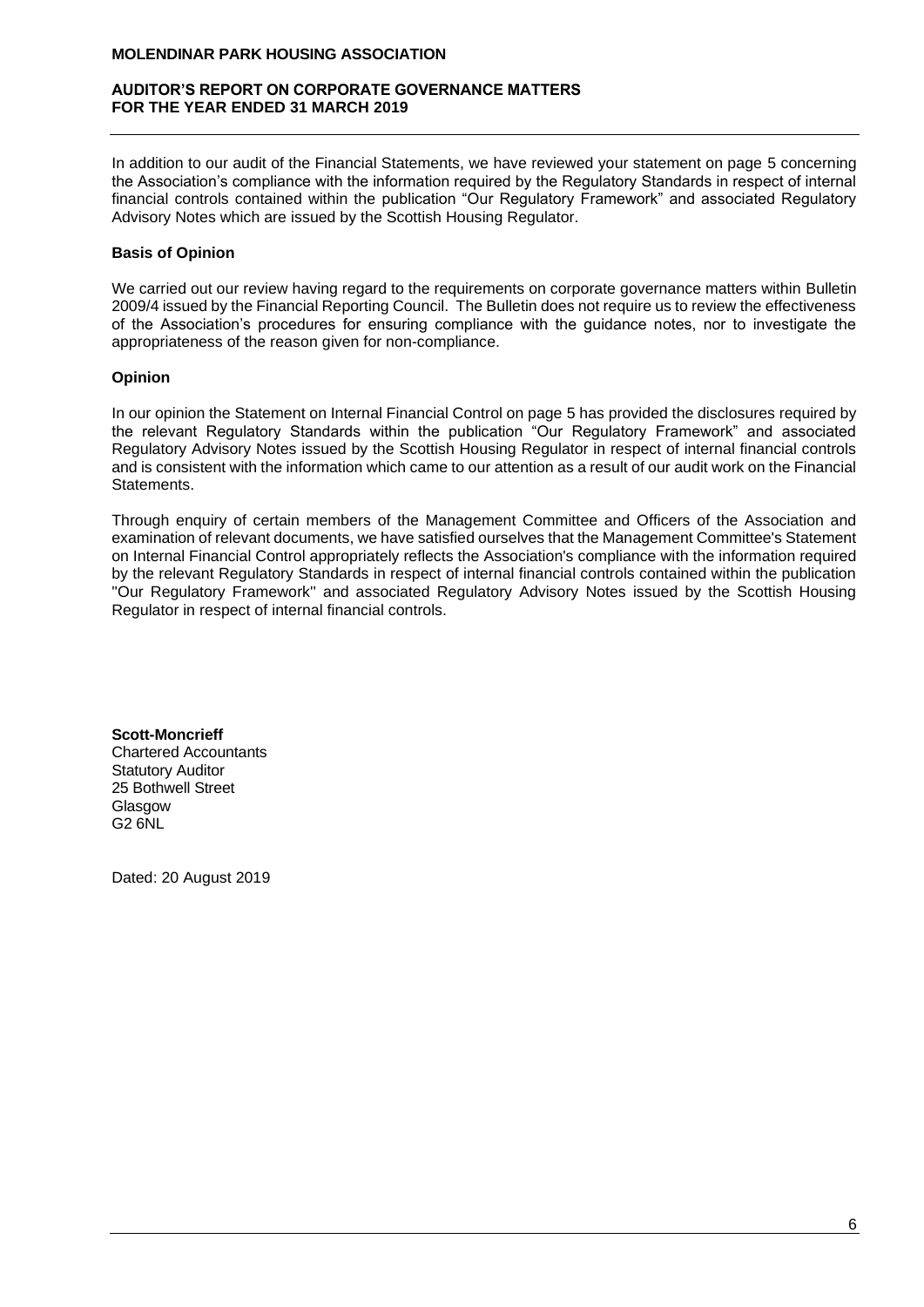### **INDEPENDENT AUDITOR'S REPORT TO THE MEMBERS OF MOLENDINAR HOUSING ASSOCIATION LIMITED ON THE FINANCIAL STATEMENTS FOR THE YEAR ENDED 31 MARCH 2019**

# **Opinion**

We have audited the financial statements of Molendinar Housing Association Limited (the Association) for the year ended 31 March 2019 which comprise the Statement of Comprehensive Income, the Statement of Changes in Capital and Reserves, the Statement of Financial Position, the Statement of Cash Flows and the notes to the financial statements, including a summary of significant accounting policies. The financial reporting framework that has been applied in their preparation is applicable law and United Kingdom Accounting Standards, including Financial Reporting Standard 102 'The Financial Reporting Standard applicable in the UK and Republic of Ireland' (United Kingdom Generally Accepted Accounting Practice).

In our opinion, the financial statements:

- give a true and fair view of the state of the Association's affairs as at 31 March 2019 and of its income and expenditure for the year then ended;
- have been properly prepared in accordance with United Kingdom Generally Accepted Accounting Practice; and
- have been prepared in accordance with the Co-operative and Community Benefit Societies Act 2014, Part 6 of the Housing (Scotland) Act 2010 and the Determination of Accounting Requirements 2014 issued by the Scottish Housing Regulator.

### **Basis for opinion**

We conducted our audit in accordance with International Standards on Auditing (UK) (ISAs (UK)) and applicable law. Our responsibilities under those standards are further described in the auditor's responsibilities for the audit of the financial statements section of our report. We are independent of the Association in accordance with the ethical requirements that are relevant to our audit of the financial statements in the United Kingdom, including the Financial Reporting Council's Ethical Standard, and we have fulfilled our ethical responsibilities in accordance with these requirements. We believe that the audit evidence we have obtained is sufficient and appropriate to provide a basis for our audit opinion.

### **Conclusions relating to going concern**

We have nothing to report in respect of the following matters in which the ISAs (UK) require us to report to you where:

- the Management Committee's use of the going concern basis of accounting in the preparation of the financial statements is not appropriate; or
- the Management Committee has not disclosed in the financial statements any identified material uncertainties that may cast significant doubt about the Association's ability to continue to adopt the going concern basis of accounting for a period of at least twelve months from the date when the financial statements are authorised for issue.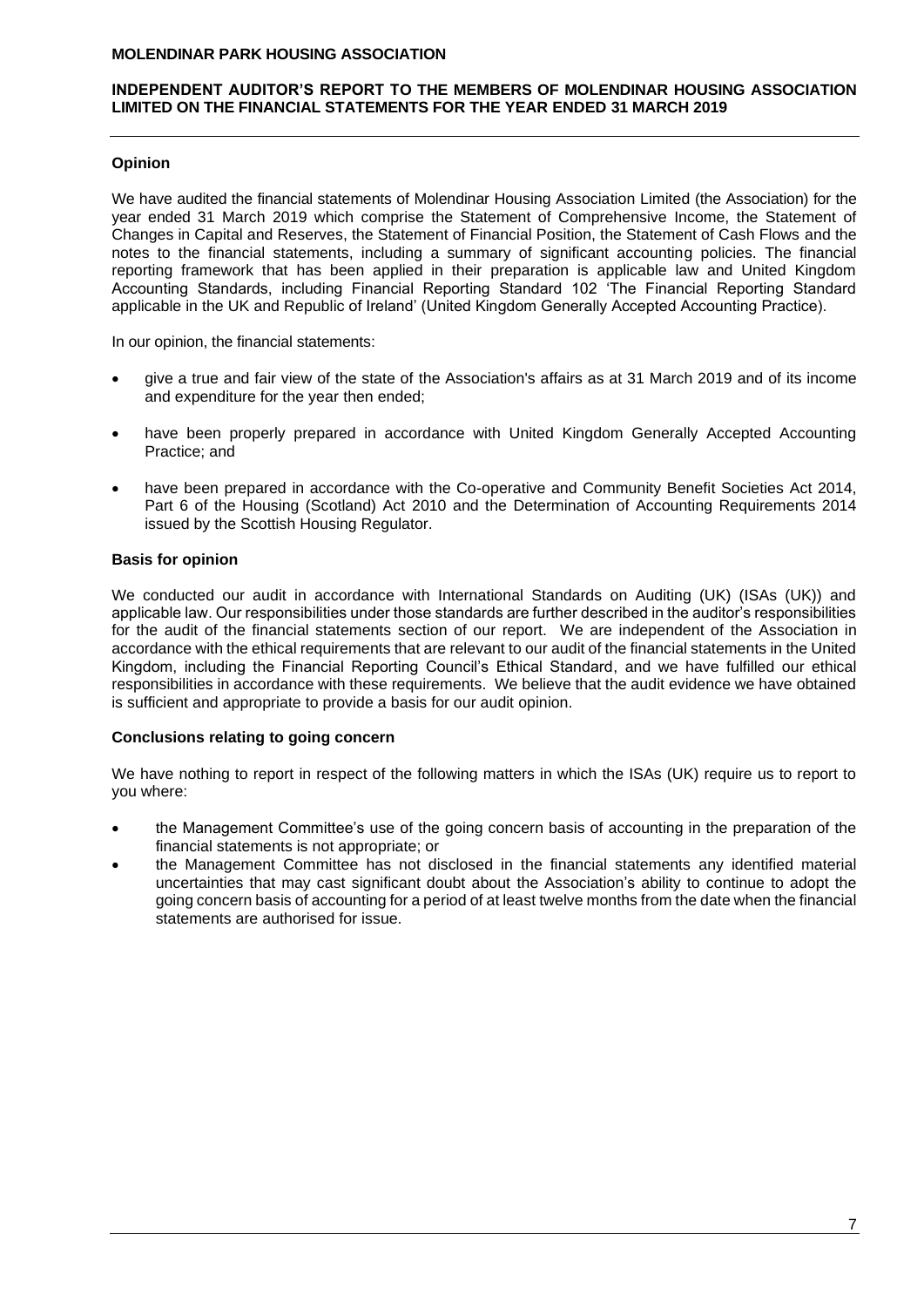### **INDEPENDENT AUDITOR'S REPORT TO THE MEMBERS OF MOLENDINAR HOUSING ASSOCIATION LIMITED ON THE FINANCIAL STATEMENTS FOR THE YEAR ENDED 31 MARCH 2019**

### **Other information**

The Management Committee are responsible for the other information. The other information comprises the information included in the annual report, other than the financial statements and our Auditor's Report thereon. Our opinion on the financial statements does not cover the other information and, except to the extent otherwise explicitly stated in our report, we do not express any form of assurance conclusion thereon.

In connection with our audit of the financial statements, our responsibility is to read the other information and, in doing so, consider whether the other information is materially inconsistent with the financial statements or our knowledge obtained in the audit or otherwise appears to be materially misstated. If we identify such material inconsistencies or apparent material misstatements, we are required to determine whether there is a material misstatement in the financial statements or a material misstatement of the other information. If, based on the work we have performed, we conclude that there is a material misstatement of this other information, we are required to report that fact.

We have nothing to report in this regard.

### **Matters on which we are required to report by exception**

We have nothing to report in respect of the following matters where the Co-operative and Community Benefit Societies Act 2014 require us to report to you if, in our opinion:

- a satisfactory system of control over transactions has not been maintained; or
- the Association has not kept proper accounting records; or
- the financial statements are not in agreement with the books of account; or
- we have not received all the information and explanations we need for our audit.

### **Responsibilities of the Management Committee**

As explained more fully in the Statement of the Management Committee's Responsibilities set out on pages 3 and 4, the Management Committee is responsible for the preparation of the financial statements and for being satisfied that they give a true and fair view, and for such internal control as the Management Committee determine is necessary to enable the preparation of financial statements that are free from material misstatement, whether due to fraud or error.

In preparing the financial statements, the Management Committee are responsible for assessing the Association's ability to continue as a going concern, disclosing, as applicable, matters related to going concern and using the going concern basis of accounting unless the Management Committee either intend to liquidate the Association or to cease operations, or have no realistic alternative but to do so.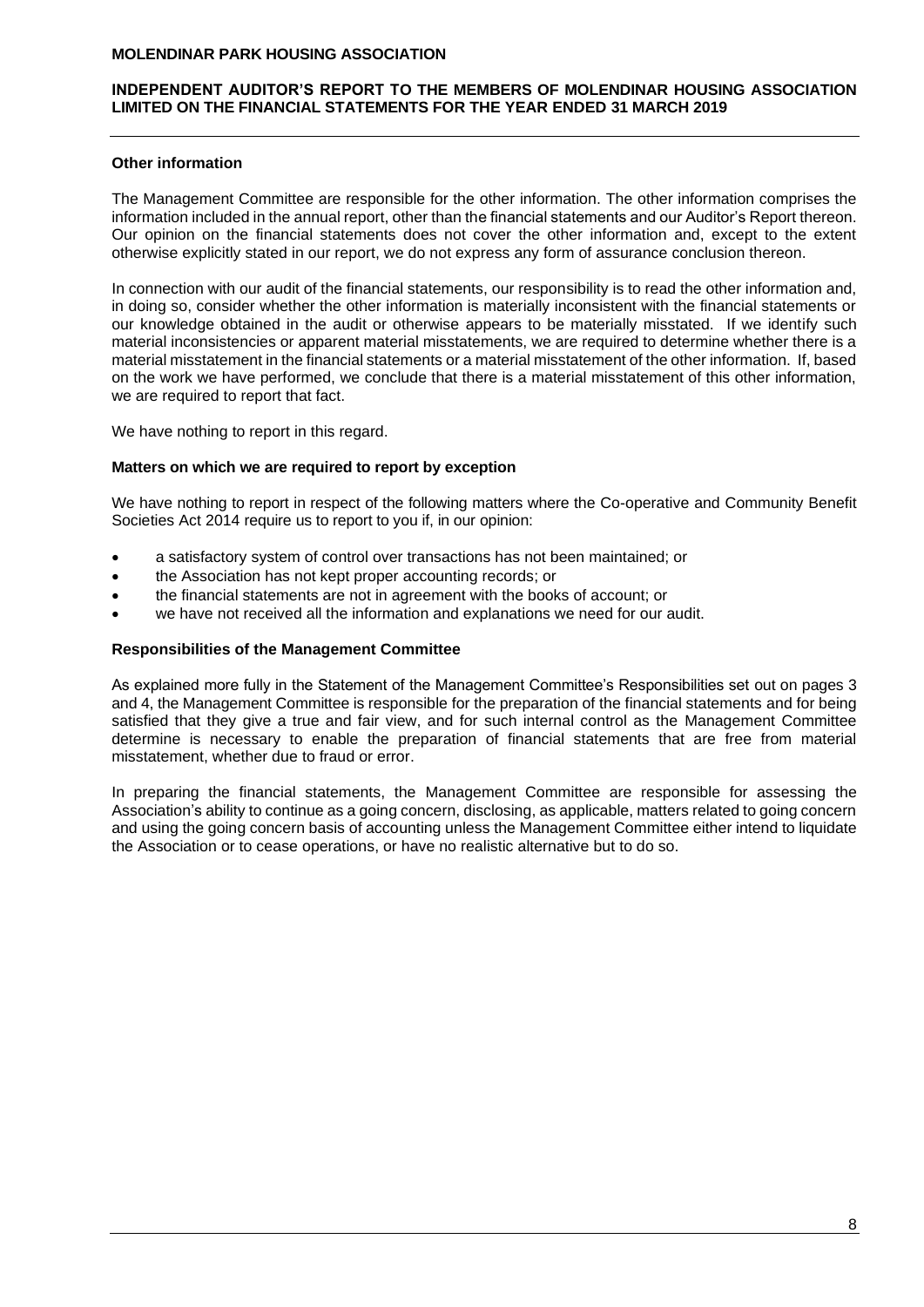#### **INDEPENDENT AUDITOR'S REPORT TO THE MEMBERS OF MOLENDINAR HOUSING ASSOCIATION LIMITED ON THE FINANCIAL STATEMENTS FOR THE YEAR ENDED 31 MARCH 2019**

#### **Auditor's responsibilities for the audit of the financial statements**

We have been appointed as auditor under the Co-operative and Community Benefit Societies Act 2014 and report in accordance with the Act and relevant regulations made or having effect thereunder.

Our objectives are to obtain reasonable assurance about whether the financial statements as a whole are free from material misstatement, whether due to fraud or error, and to issue an auditor's report that includes our opinion. Reasonable assurance is a high level of assurance, but is not a guarantee that an audit conducted in accordance with ISAs (UK) will always detect a material misstatement when it exists. Misstatements can arise from fraud or error and are considered material if, individually or in aggregate, they could reasonably be expected to influence the economic decisions of users taken on the basis of these financial statements.

A further description of our responsibilities for the audit of the financial statements is located on the Financial Reporting Council's website at: [www.frc.org.uk/auditorsresponsibilities.](http://www.frc.org.uk/auditorsresponsibilities) This description forms part of our auditor's report.

#### **Use of our report**

This report is made solely to the Association's members, as a body, in accordance with Section 87 of the Cooperative and Community Benefit Societies Act 2014.

Our audit work has been undertaken so that we might state to the Association's members, as a body, those matters we are required to state to them in an auditor's report and for no other purpose. To the fullest extent permitted by law, we do not accept or assume responsibility to anyone other than the Association and the Association's members, as a body, for our audit work, for this report, or for the opinions we have formed.

**Scott-Moncrieff, Statutory Auditor Eligible to act as an auditor in terms of Section 1212 of the Companies Act 2006** Chartered Accountants 25 Bothwell Street Glasgow G2 6NL

Date: 20 August 2019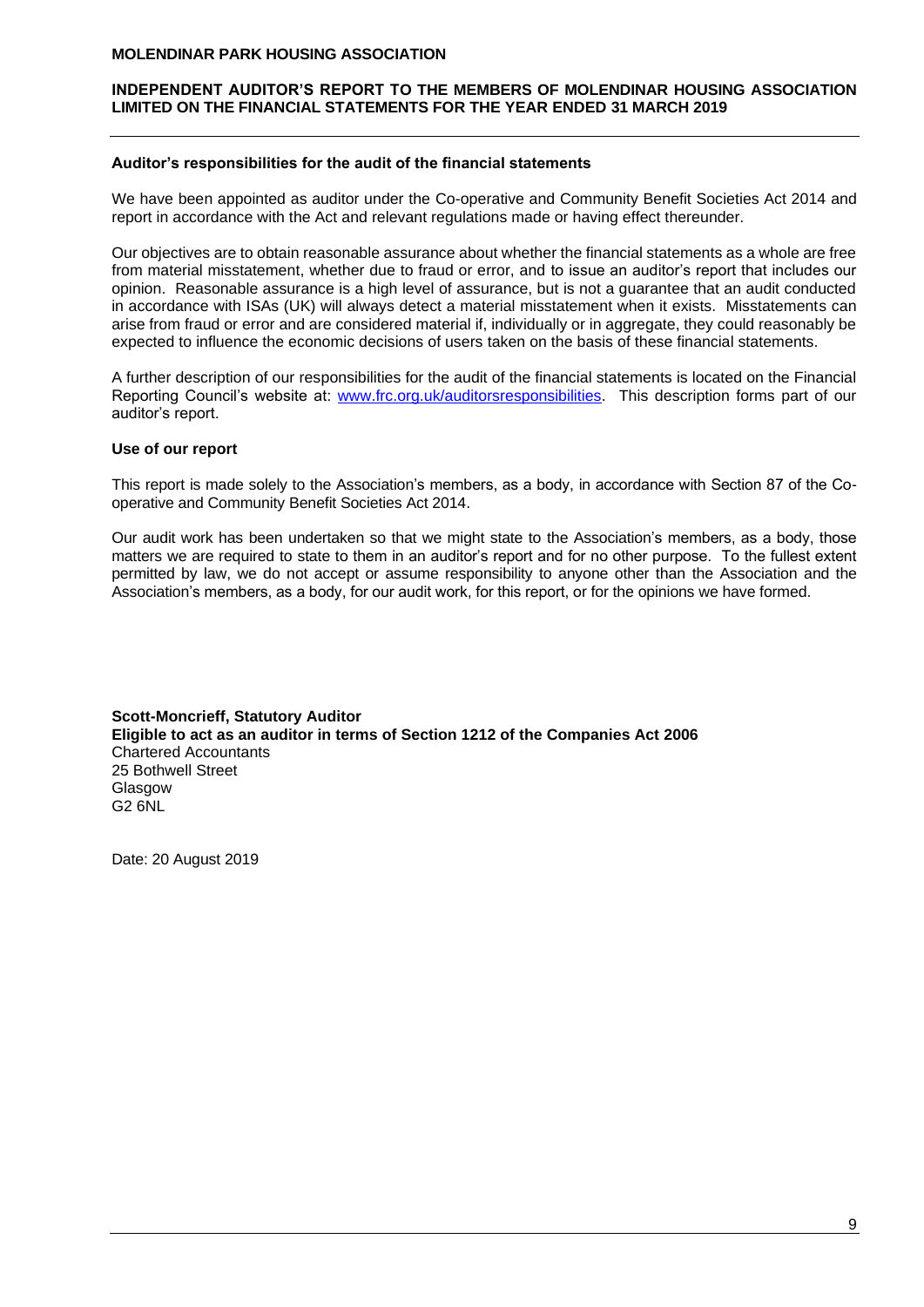### **STATEMENT OF COMPREHENSIVE INCOME FOR THE YEAR ENDED 31 MARCH 2019**

|                                                                                                             | <b>Notes</b> | 2019<br>£              | 2018<br>£   |
|-------------------------------------------------------------------------------------------------------------|--------------|------------------------|-------------|
| <b>Turnover</b>                                                                                             | 4            | 2,324,597              | 2,238,004   |
| Operating expenditure                                                                                       | 4            | (1,816,119)            | (1,731,806) |
| <b>Operating surplus</b>                                                                                    | 4            | 508,478                | 506,198     |
| Gain on sale of assets                                                                                      | 8            |                        | 39,341      |
| Interest payable and other charges                                                                          | 9            | (83, 113)              | (24, 593)   |
| Interest receivable                                                                                         | 10           | 50,926                 | 1,108       |
| Surplus before tax                                                                                          |              | 476,291                | 522,054     |
| <b>Taxation</b>                                                                                             |              |                        |             |
| <b>Surplus for year</b>                                                                                     |              | 476,291                | 522,054     |
| Other comprehensive income                                                                                  |              |                        |             |
| Initial recognition of multi-employer defined benefit scheme<br>Actuarial loss in respect of pension scheme | 23<br>23     | (144, 633)<br>(66,000) |             |
| Total comprehensive income for the year                                                                     |              | 265,658                | 522,054     |

The results for the year relate wholly to continuing activities.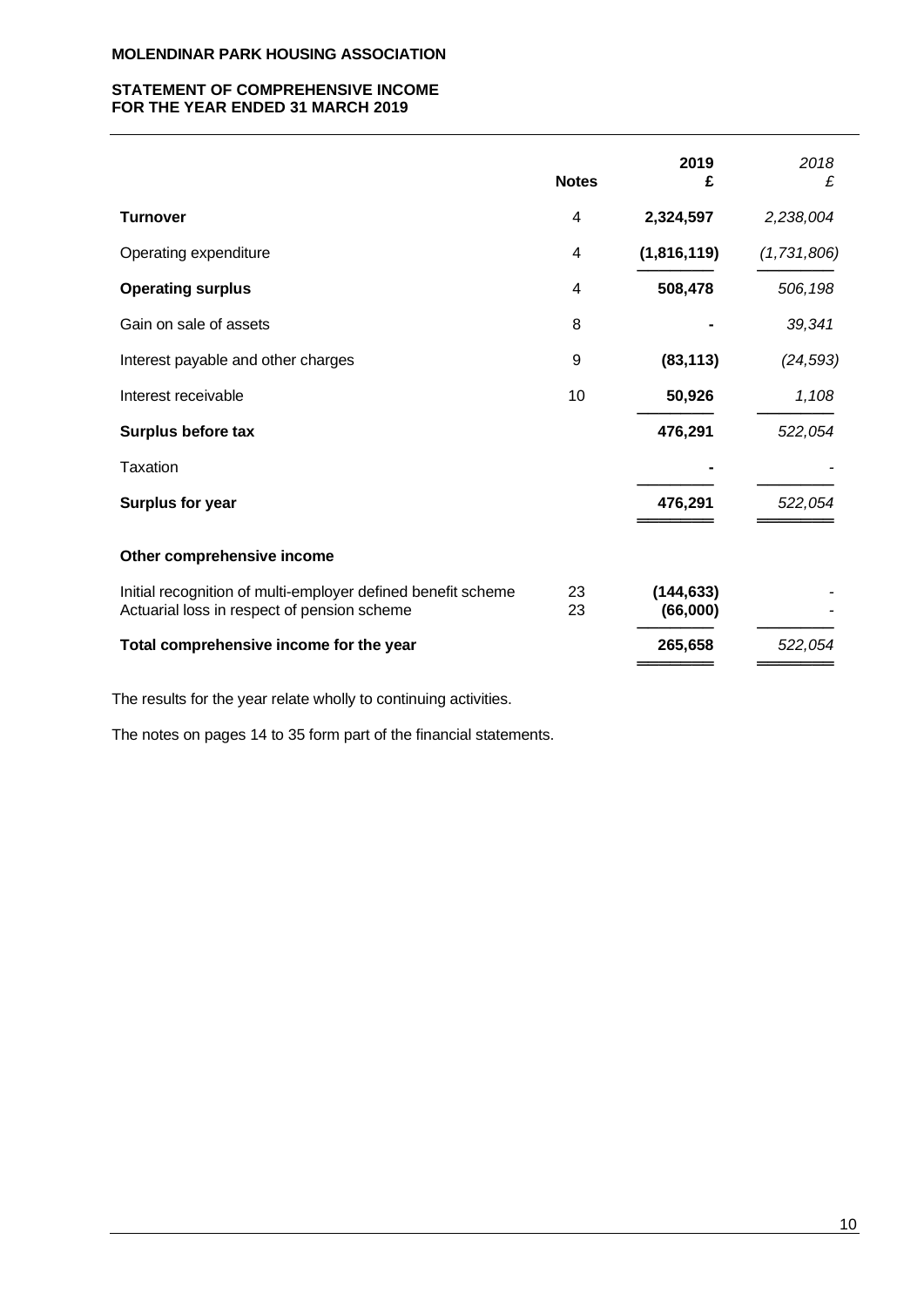### **STATEMENT OF CHANGES IN CAPITAL AND RESERVES AS AT 31 MARCH 2019**

|                                                       | <b>Share</b><br><b>Capital</b><br>£ | Revenue<br><b>Reserve</b><br>£ | Total<br><b>Reserves</b><br>£ |
|-------------------------------------------------------|-------------------------------------|--------------------------------|-------------------------------|
| <b>Balance at 1 April 2018</b>                        | 26                                  | 3,888,651                      | 3,888,677                     |
| <b>Shares issued</b>                                  | 18                                  |                                | 18                            |
| <b>Surplus from Statement of Comprehensive Income</b> | $\blacksquare$                      | 265.658                        | 265,658                       |
| <b>Balance at 31 March 2019</b>                       | 44                                  | 4,154,309                      | 4,154,353                     |
|                                                       |                                     |                                |                               |

### **STATEMENT OF CHANGES IN CAPITAL AND RESERVES AS AT 31 MARCH 2018**

|                                                | <b>Share</b><br>Capital | Revenue<br>Reserve<br>£ | Total<br>Reserves |
|------------------------------------------------|-------------------------|-------------------------|-------------------|
| Balance at 1 April 2017                        | 16                      | 3,366,597               | 3,366,613         |
| Shares issued                                  | 10                      |                         | 10                |
| Surplus from Statement of Comprehensive Income |                         | 522.054                 | 522,054           |
|                                                | 26                      | 3,888,651               | 3,888,677         |
| Balance at 31 March 2018                       |                         |                         |                   |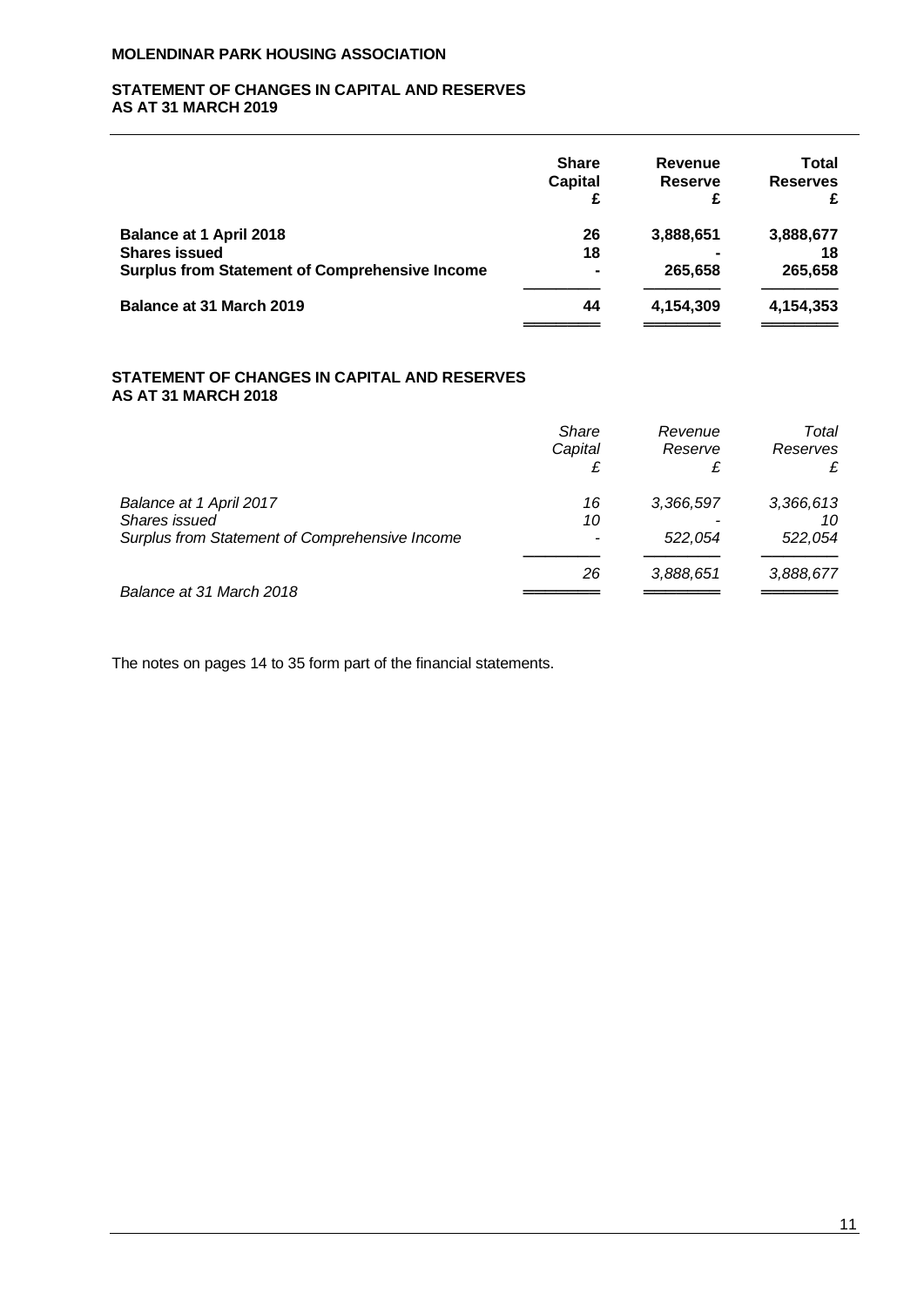### **STATEMENT OF FINANCIAL POSITION AS AT 31 MARCH 2019**

|                                        | <b>Notes</b>    | £           | 2019<br>£   | £          | 2018<br>£     |
|----------------------------------------|-----------------|-------------|-------------|------------|---------------|
| <b>Tangible Fixed Assets</b>           |                 |             |             |            |               |
| Housing properties                     | 11              |             | 13,491,928  |            | 13,548,628    |
| Other assets                           | 11              |             | 63,951      |            | 52,730        |
|                                        |                 |             | 13,555,879  |            | 13,601,358    |
| <b>Current Assets</b>                  |                 |             |             |            |               |
| <b>Debtors</b>                         | 13              | 70,930      |             | 61,267     |               |
| Cash and cash equivalents              | 14a             | 1,005,949   |             | 841,605    |               |
| Investments                            | 14 <sub>b</sub> | 504,818     |             | 500,729    |               |
|                                        |                 | 1,581,697   |             | 1,403,601  |               |
| <b>Current Liabilities</b>             |                 |             |             |            |               |
| Creditors due within one year          | 15              | (1,012,850) |             | (927, 687) |               |
| <b>Net current assets</b>              |                 |             | 568,847     |            | 475,914       |
|                                        |                 |             | 14,124,726  |            | 14,077,272    |
| Creditors due after more than one      |                 |             |             |            |               |
| year                                   | 16              |             | (2,741,597) |            | (3, 131, 193) |
| <b>Deferred Income: Social Housing</b> |                 |             |             |            |               |
| Grant more than one year               | 17              |             | (6,815,776) |            | (7,057,402)   |
| Pension liability                      | 23              |             | (413,000)   |            |               |
| <b>Net Assets</b>                      |                 |             | 4,154,353   |            | 3,888,677     |
|                                        |                 |             |             |            |               |
| <b>Capital and Reserves</b>            |                 |             |             |            |               |
| Called up share capital                | 19              |             | 44          |            | 26            |
| Revenue reserves                       |                 |             | 4,154,309   |            | 3,888,651     |
|                                        |                 |             | 4,154,353   |            | 3,888,677     |
|                                        |                 |             |             |            |               |

These financial statements were approved by the Management Committee and authorised for issue on 20 August 2019 and signed on its behalf by:

A Scott - Chairperson ………………………………………

B Johnston - Committee member ………………………………………

J Smillie (Secretary) ………………………………………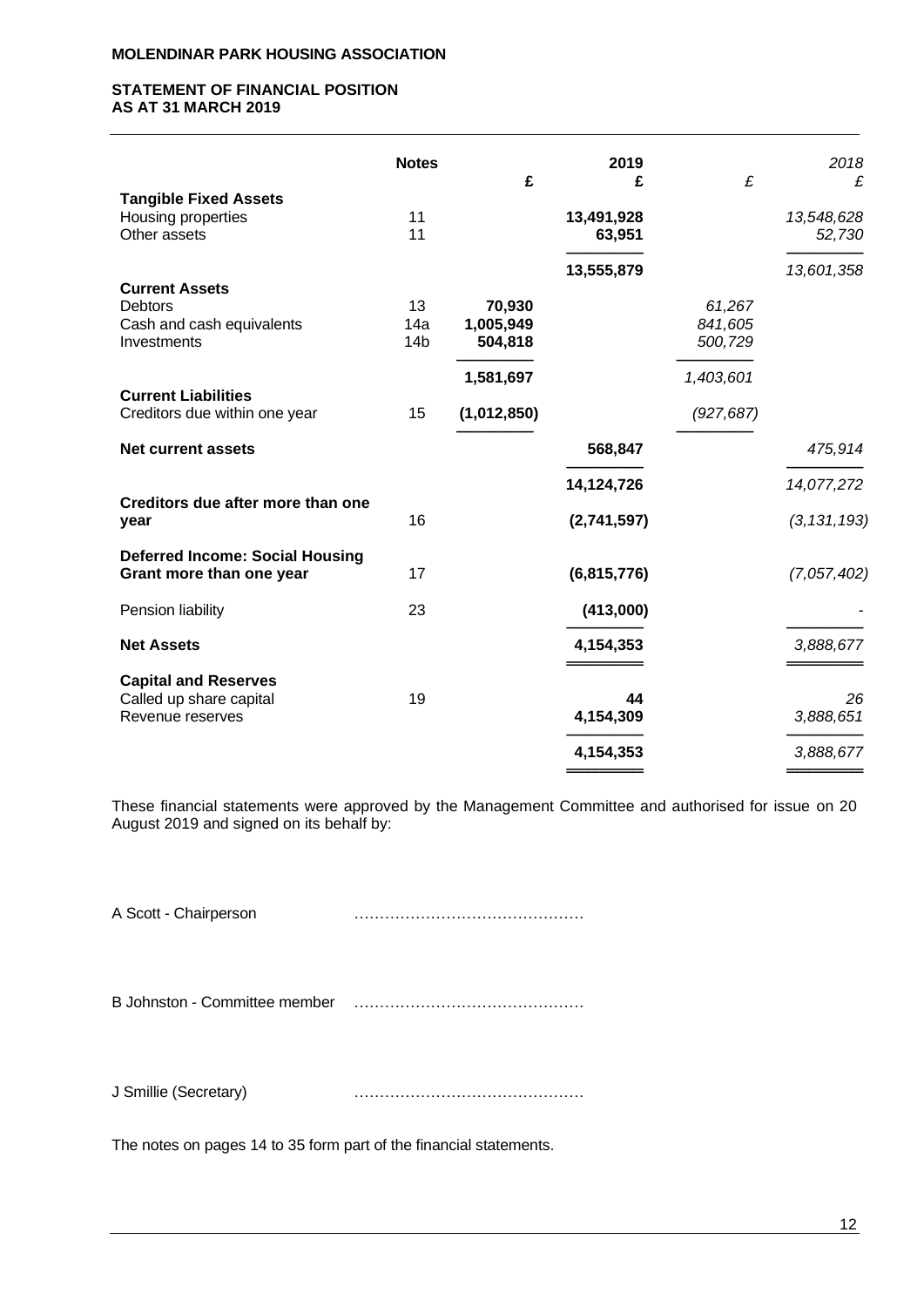# **STATEMENT OF CASH FLOWS FOR THE YEAR ENDED 31 MARCH 2019**

|                                                                                                                                                                                    | <b>Notes</b> | £                                        | 2019<br>£  | £                                                      | 2018<br>£  |
|------------------------------------------------------------------------------------------------------------------------------------------------------------------------------------|--------------|------------------------------------------|------------|--------------------------------------------------------|------------|
| Net cash generated from operating<br>activities                                                                                                                                    | 20           |                                          | 778,974    |                                                        | 493,948    |
| Cash flow from investing activities<br>Purchase of tangible fixed assets<br>Proceeds from sale of tangible fixed assets<br>Housing Association Grant received<br>Interest received |              | (360, 146)<br>4,926                      |            | (339,066)<br>66,707<br>60,974<br>1,108                 |            |
|                                                                                                                                                                                    |              |                                          | (355, 220) |                                                        | (210, 277) |
| <b>Cash flow from financing activities</b><br>Interest paid<br>New loan secured<br>Repayment of borrowings<br>Issue of share capital<br>Deposit to current asset investment        |              | (28, 113)<br>(227, 226)<br>18<br>(4,089) |            | (21, 593)<br>296,760<br>(226, 849)<br>10<br>(500, 729) |            |
|                                                                                                                                                                                    |              |                                          | (259, 410) |                                                        | (452, 401) |
| Net changes in cash and cash equivalents                                                                                                                                           |              |                                          | 164,344    |                                                        | (168, 730) |
| Cash and cash equivalents at 1 April                                                                                                                                               |              |                                          | 841,605    |                                                        | 1,010,335  |
| Cash and cash equivalents at 31 March                                                                                                                                              | 14a          |                                          | 1,005,949  |                                                        | 841,605    |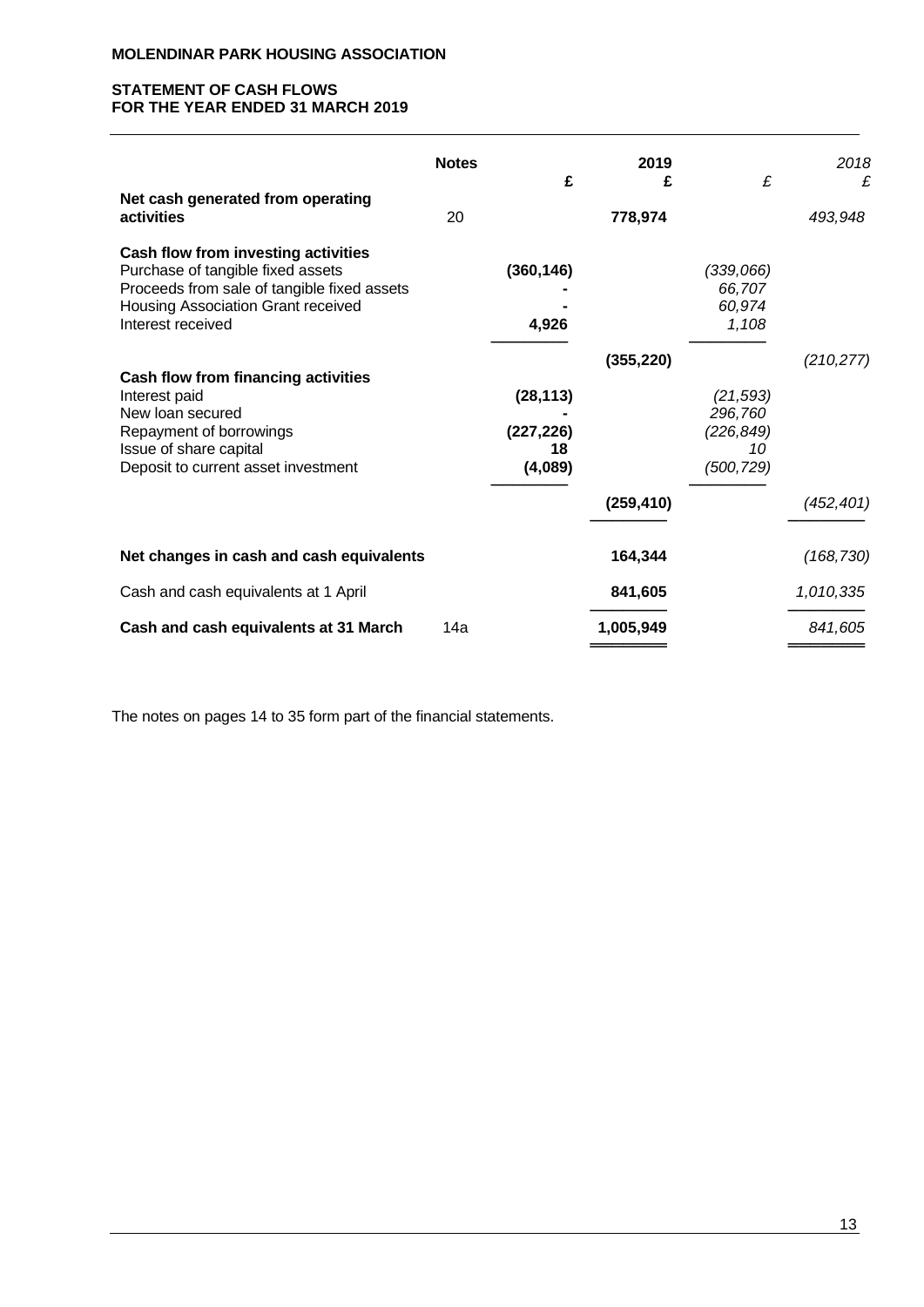### **1. General Information**

The financial statements have been prepared in accordance with FRS 102 'The Financial Reporting Standard applicable in the UK and Republic of Ireland' (United Kingdom Generally Accepted Accounting Practice) and comply with the requirements of the Determination of Accounting Requirements 2014 as issued by the Scottish Housing Regulator and the Statement of Recommended Practice for Social Housing Providers issued in 2014. The principal accounting policies are set out below.

The preparation of these financial statements in compliance with FRS 102 requires the use of certain accounting estimates. It also requires management to exercise judgement in applying the Association's accounting policies (see note 3).

The presentation currency is pounds sterling and the financial statements are rounded to the nearest whole number.

The Association is defined as a public benefit entity and thus the Association complies with all disclosure requirements relating to public benefit entities. The Association is a registered social landlord in Scotland and its registered number is HAL 274. These financial statements represent the results of the Association only.

The Association's registered number is SC043725

The address of the Association's registered office is:

3 Graham Square Glasgow G31 1AD

# **2. Accounting Policies**

# **Basis of accounting**

The financial statements are prepared on the historical cost basis of accounting and in accordance with applicable accounting standards. The Association has taken advantage of the provisions made available through Financial Reporting Exposure Draft (FRED) 71, "Draft amendments to FRS 102 on Multi-employer defined benefit plans". These provisions will become effective as part of FRS 102 for accounting periods commencing on or after 1 January 2020, however the Association has chosen to early adopt these provisions for the current accounting period. Therefore for the year ended 31 March 2018, SHAPS was accounted for as a defined contribution scheme although the past service deficit liability was recognised as a liability. For the year ended 31 March 2019, SHAPS is accounted for as a defined benefit pension liability with the adjustment to reflect the movement between the past service deficit liability at 1 April 2018 and the SHAPS defined benefit liability at 1 April 2018 and the SHAPS defined benefit liability at 1 April 2018 being recognised within Other Comprehensive Income in the Statement of Comprehensive Income as outlined in FRED 71. Further details in respect of this inconsistent treatment can be found in Note 23 to these financial statements.

The effect of events relating to the year ended 31 March 2019, which occurred before the date of approval of the financial statements by the Management Committee have been included in the statements to the extent required to show a true and fair view of the state of affairs as at 31 March 2019 and of the results for the year ended on that date.

#### **Going concern**

The Management Committee anticipate that a surplus will be generated in the year to 31 March 2020 and the year to 31 March 2021. The Association has a healthy cash and net current asset position and thus the Management Committee are satisfied that there is sufficient resources in place to continue operating for the foreseeable future. Thus the Management Committee continue to adopt the going concern basis of accounting in preparing the annual financial statements.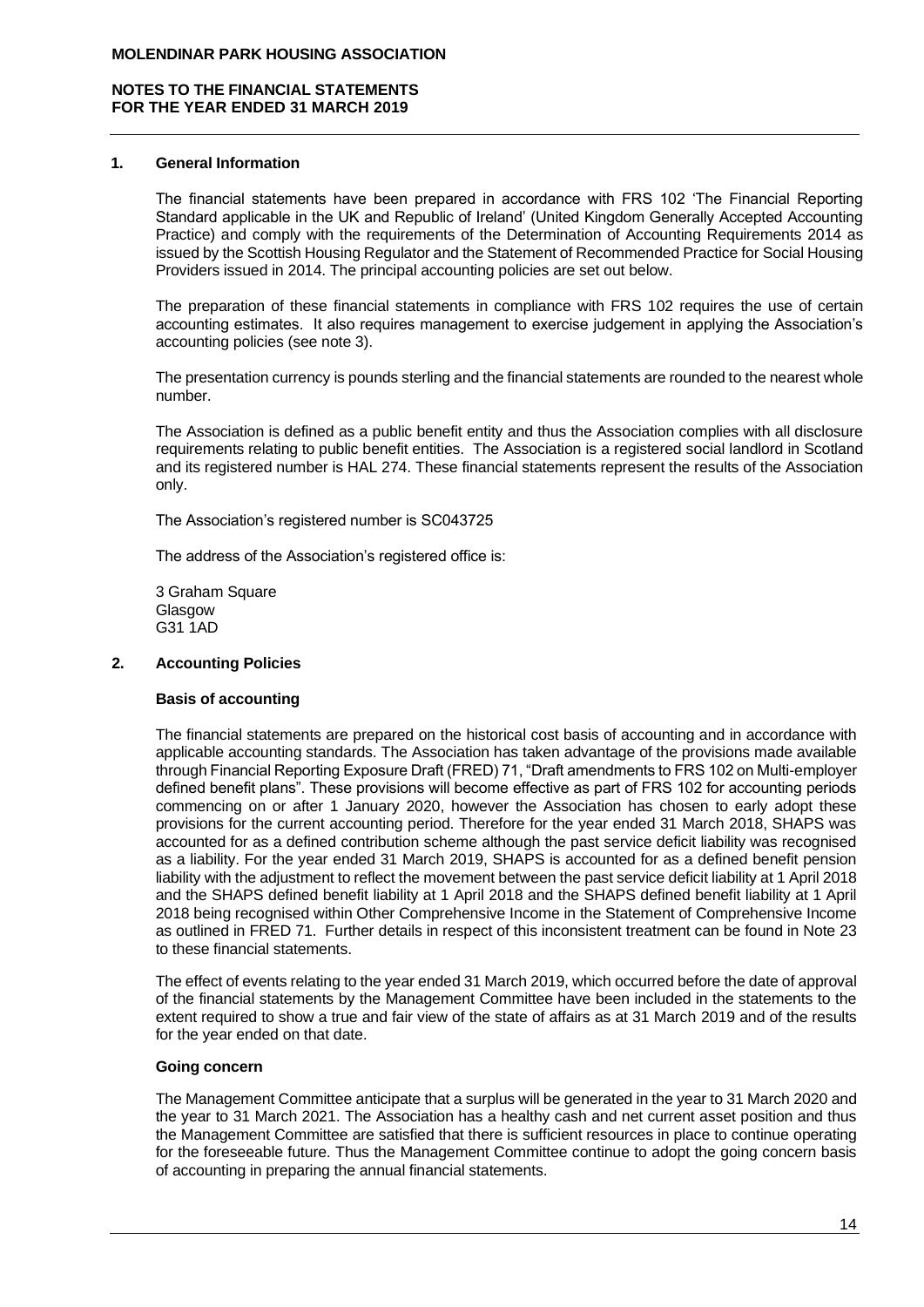### **2. Accounting Policies (cont'd)**

#### **Finance**

The financial statements have been prepared on the basis that the capital expenditure referred to in note 11 will be grant aided, funded by loans, met out of reserves, or from proceeds of sales.

#### **Turnover**

Turnover represents rental and service charge income receivable, fees receivable and revenue grants receivable from local authorities and other agencies. Also included is any income from first tranche shared ownership disposals and management fees for the factoring of properties for private owners as the provision of factoring services is accounted for on an ongoing basis.

#### **Apportionment of management expenses**

Direct employee administration and operating costs have been apportioned to the Statement of Comprehensive Income on the basis of costs of the staff to the extent that they are directly engaged in each of the operations dealt with in the financial statements.

The costs of cyclical and major repairs are charged to the Statement of Comprehensive Income in the year in which they are incurred.

#### **Interest receivable**

Interest receivable is recognised in the Statement of Comprehensive Income using the effective interest rate method.

#### **Interest payable**

Finance costs are charged to the Statement of Comprehensive Income over the term of the debt using the effective interest method so that the amount charged is at a constant rate on the carrying amount. Issue costs are initially recognised as a reduction in the proceeds of the associated capital instrument.

#### **Depreciation**

#### **(i) Housing Properties**

Housing properties are stated at cost, less accumulated depreciation. Each housing unit has been split between its major component parts. Each major component is depreciated on a straight line basis over its expected economic useful life. The following major components and useful lives have been identified by the Association.

- Land not depreciated.
- Structure over 50 years.
- Windows over 40 years.
- Kitchen over 20 years.
- Bathroom over 30 years.
- Central Heating over 20 years.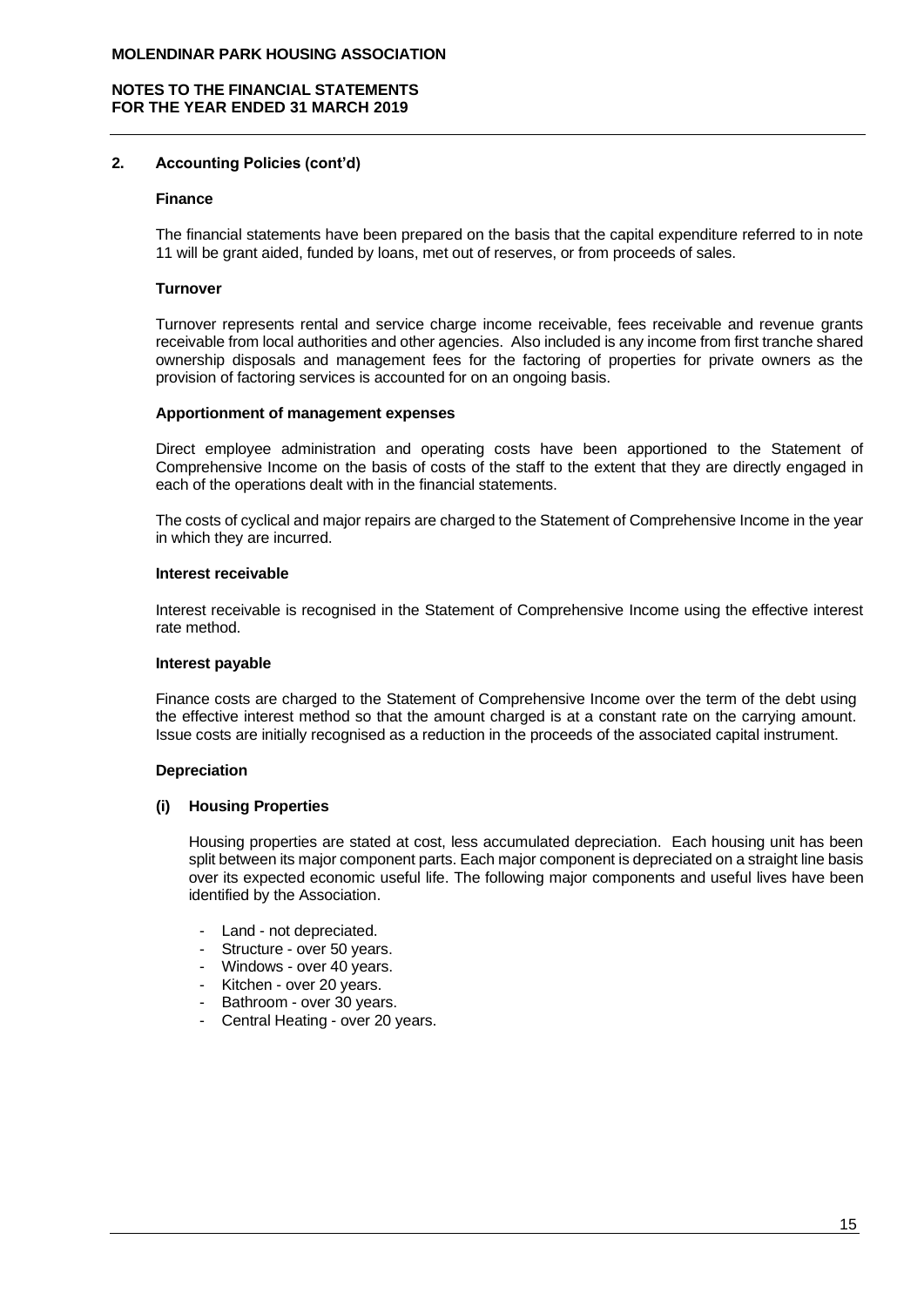### **NOTES TO THE FINANCIAL STATEMENTS FOR THE YEAR ENDED 31 MARCH 2019**

### **2. Accounting Policies (cont'd)**

#### **Depreciation (cont'd)**

#### **(ii) Other fixed assets**

The Association's assets are written off evenly over their expected useful lives as follows:

| Office property                 | $\overline{\phantom{a}}$ | 2% per annum  |
|---------------------------------|--------------------------|---------------|
| Furniture, fittings & equipment |                          | 20% per annum |
| Computer equipment              |                          | 33% per annum |

A full year's depreciation is charged on these assets in the year of purchase, but no charge is made in the year of disposal.

#### **Housing Properties**

Housing properties are stated at cost less accumulated depreciation. The cost of such properties includes the following:

- (i) cost of acquiring land and buildings;
- (ii) development expenditure including applicable overheads; and
- (iii) interest charged on the loans raised to finance the scheme.

These costs are either termed "qualifying costs" for approved Government grant schemes and are considered for mortgage loans by the relevant lending authorities or they are met out of the Association's reserves.

All invoices and architects' certificates relating to capital expenditure incurred in the year at gross value before retentions are included in the financial statements for the year, provided that the dates of issue or valuations are prior to the year end.

Works to existing properties will generally be capitalised under the following circumstances:

- (iv) Where a component of the housing property that has been treated separately for depreciation purposes and depreciated over its useful economic life if replaced or restored; or
- (v) Where the subsequent expenditure provides an enhancement of the economic benefits of the tangible fixed assets in excess of the previously assessed standard of performance. Such enhancement can occur if the improvements result in an increase in rental income, a material reduction in future maintenance costs or a significant extension of the life of the property.

Works to existing properties which fail to meet the above criteria are charged to the Statement of Comprehensive Income.

Expenditure on schemes which are subsequently aborted is written off in the year in which it is recognised that the scheme will not be developed to completion.

#### **Impairment of fixed assets**

Reviews for impairment of housing properties are carried out on an annual basis and any impairment in an income-generating unit is recognised by a charge to the Statement of Comprehensive Income. Impairment is recognised where the carrying value of an income-generating unit exceeds the higher of its net realisable value or its value in use. Value in use represents the net present value of expected future cash flows from these units.

Impairment of assets would be recognised in the Statement of Comprehensive Income.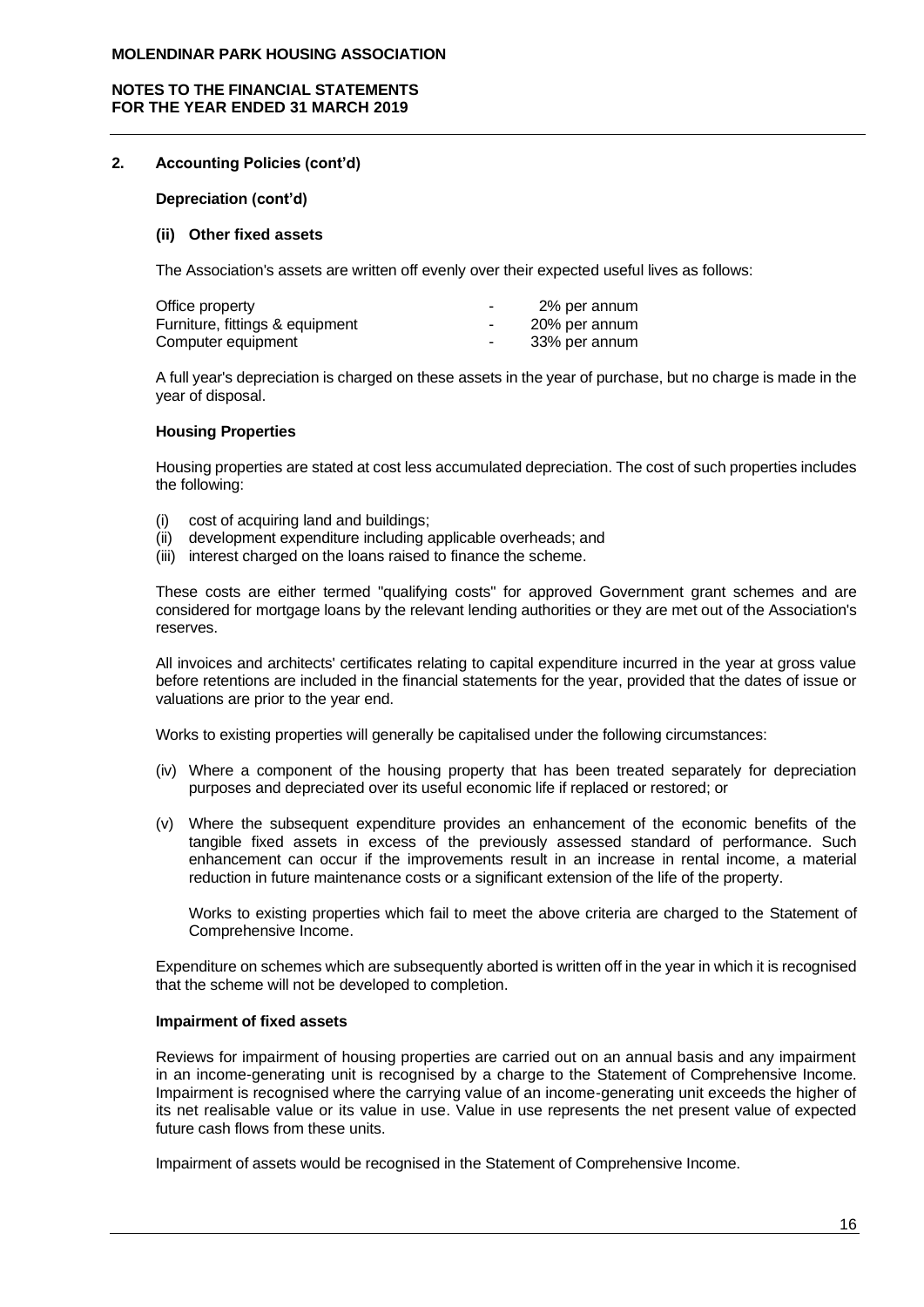### **2. Accounting Policies (cont'd)**

#### **Development administration costs**

Development administration costs relating to development activities are capitalised based on an apportionment of the staff time spent directly on this activity.

#### **Capitalisation of interest**

Interest incurred on financing a development is capitalised up to the date of practical completion of the scheme.

#### **Debtors**

Short term debtors are measured at transaction price, less any impairment.

#### **Rental arrears**

Rental arrears represents amounts due by tenants for rental of social housing properties at the year end. Rental arrears are reviewed regularly by management and written down to the amount deemed recoverable. Any provision deemed necessary is shown alongside gross rental arrears in note 13.

#### **Cash and cash equivalents**

Cash is represented by cash in hand and deposits with financial institutions repayable without penalty on notice of not more than 24 hours. Cash equivalents are highly liquid investments that mature in no more than three months from the date of acquisition and that are readily convertible to known amounts of cash with insignificant risk of change in value.

#### **Creditors**

Short term creditors are measured at the transaction price. Other financial liabilities, including bank loans, are measured initially at fair value, net of transaction costs, and are measured subsequently at amortised cost using the effective interest method.

### **Financial Instruments**

The Association only enters into basic financial instruments transactions that result in the recognition of financial assets and liabilities like trade and other accounts receivable and payable, loans from banks and related parties.

Debt instruments (other than those wholly repayable or receivable within one year), including loans and other accounts receivable and payable, are initially measured at the present value of the future cash flows and subsequently at amortised cost using the effective interest method. Debt instruments that are payable or receivable within one year, typically trade payables or receivables, are measured, initially and subsequently, at the undiscounted amount of the cash or other consideration, expected to be paid or received. However if the arrangements of a short-term instrument constitute a financing transaction, like the payment of a trade debt deferred beyond normal business terms or financed at a rate of interest that is not a market rate or in case of an out-right short-term loan not at market rate, the financial asset or liability is measured, initially, at the present value of the future cash flow discounted at a market rate of interest for a similar debt instrument and subsequently at amortised cost.

Financial assets are derecognised when contractual rights to the cash flows from the assets expire, or when the Association has transferred substantially all the risks and rewards of ownership.

Financial liabilities are derecognised only once the liability has been extinguished through discharge, cancellation or expiry.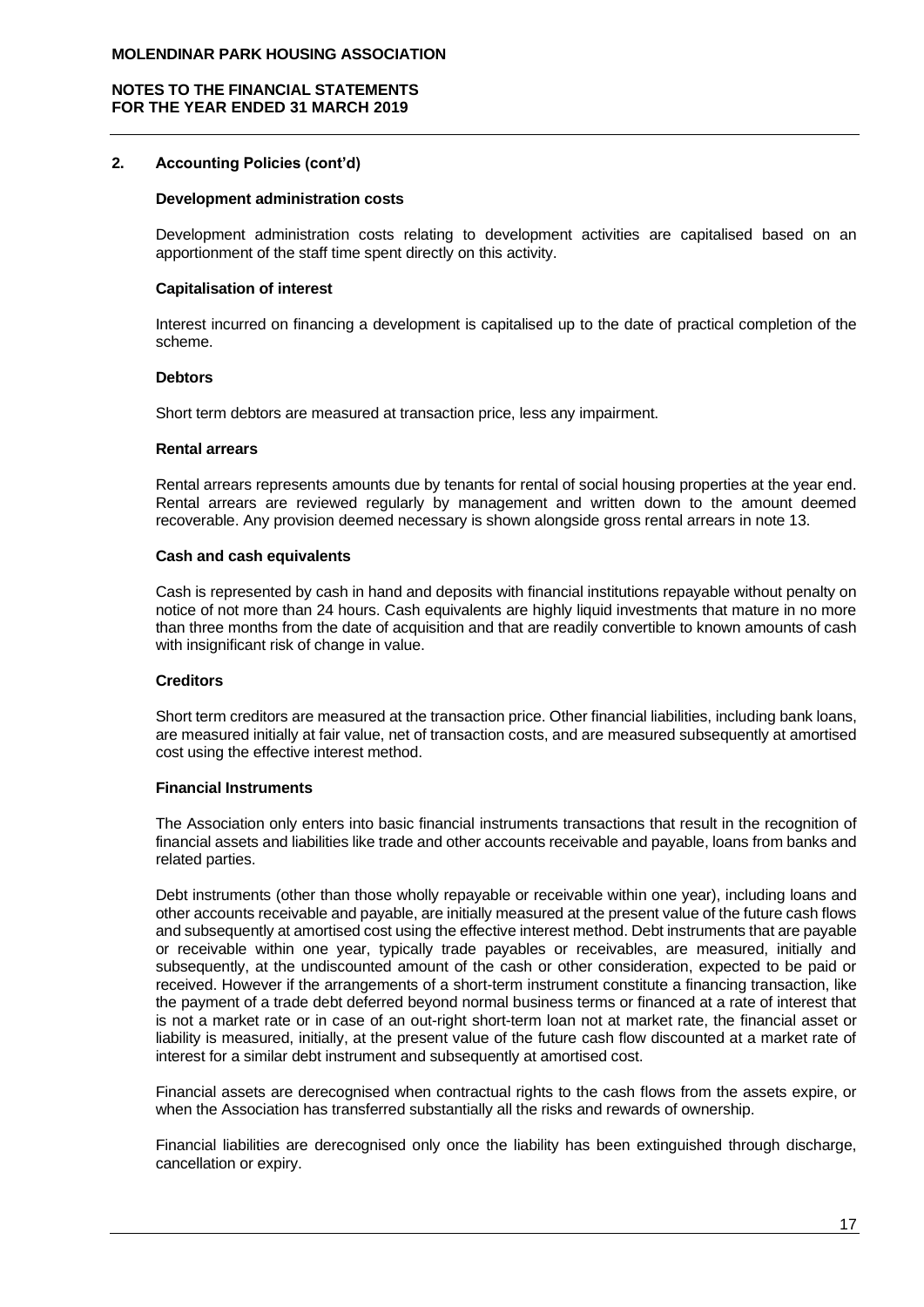### **2. Accounting Policies (cont'd)**

### **Government Capital Grants**

Government capital grants, at amounts approved by The Scottish Government or Glasgow City Council, are paid directly to the Association as required to meet its liabilities during the development process. These are treated as deferred capital grants and are released to income over the useful life of the assets they relate to on completion of the development phase.

#### **Government Revenue Grants**

Government revenue grants are recognised using the accrual method which means the Association recognises the grant in income on a systematic basis over the period in which the Association recognises the related costs for which the grant is intended to compensate.

#### **Non-government capital and revenue grants**

Non-government capital grants and revenue grants are recognised using the performance model. If there are no performance conditions attached the grants are recognised as income when the grants are received or receivable.

A grant that imposes specific future performance related conditions on the recipient is recognised as revenue only when the performance related conditions are met.

A grant received before the revenue recognition criteria are satisfied is recognised as a liability.

#### **Loans**

Mortgage loans are advanced by financial institutions under the terms of individual mortgage deeds in respect of each property or housing scheme. Advances are available only in respect of those developments which have been given approval for Government Capital Grant by the Scottish Government or Glasgow City Council.

#### **Pension Costs (Note 23)**

The Association participates in The Scottish Housing Associations' Defined Benefits Pension Scheme (SHAPS) and retirement benefits to employees of the Association are funded by the contributions from all participating employers and employees in the scheme. Payments are made in accordance with periodic calculations by consulting actuaries and are based on pension costs applicable across the various participating Associations taken as a whole.

Up until 31 March 2018, it was not possible to identify the share of underlying assets and liabilities belonging to individual participating employers. Thus, up until the end of the 31 March 2018 year end, the Scheme was accounted for as a defined contribution scheme. However the Association entered into a past service deficit repayment agreement with TPT and per FRS 102, this discounted past service deficit liability was recognised in the Statement of Financial Position.

From 1 April 2018, information became available in order to separate out the assets and liabilities between scheme members and thus the SHAPS defined benefit pension liability is accounted for as a defined benefit pension scheme from 1 April 2018 onwards. In accordance with FRS 102 section 28, the operating and financing costs of pension and post retirement schemes (determined by TPT) are recognised separately in the Statement of Comprehensive Income. Service costs are systematically spread over the service lives of the employees and financing costs are recognised in the period in which they arise. The difference between actual and expected returns on assets during the year, including changes in the actuarial assumptions, is recognised in Other Comprehensive Income.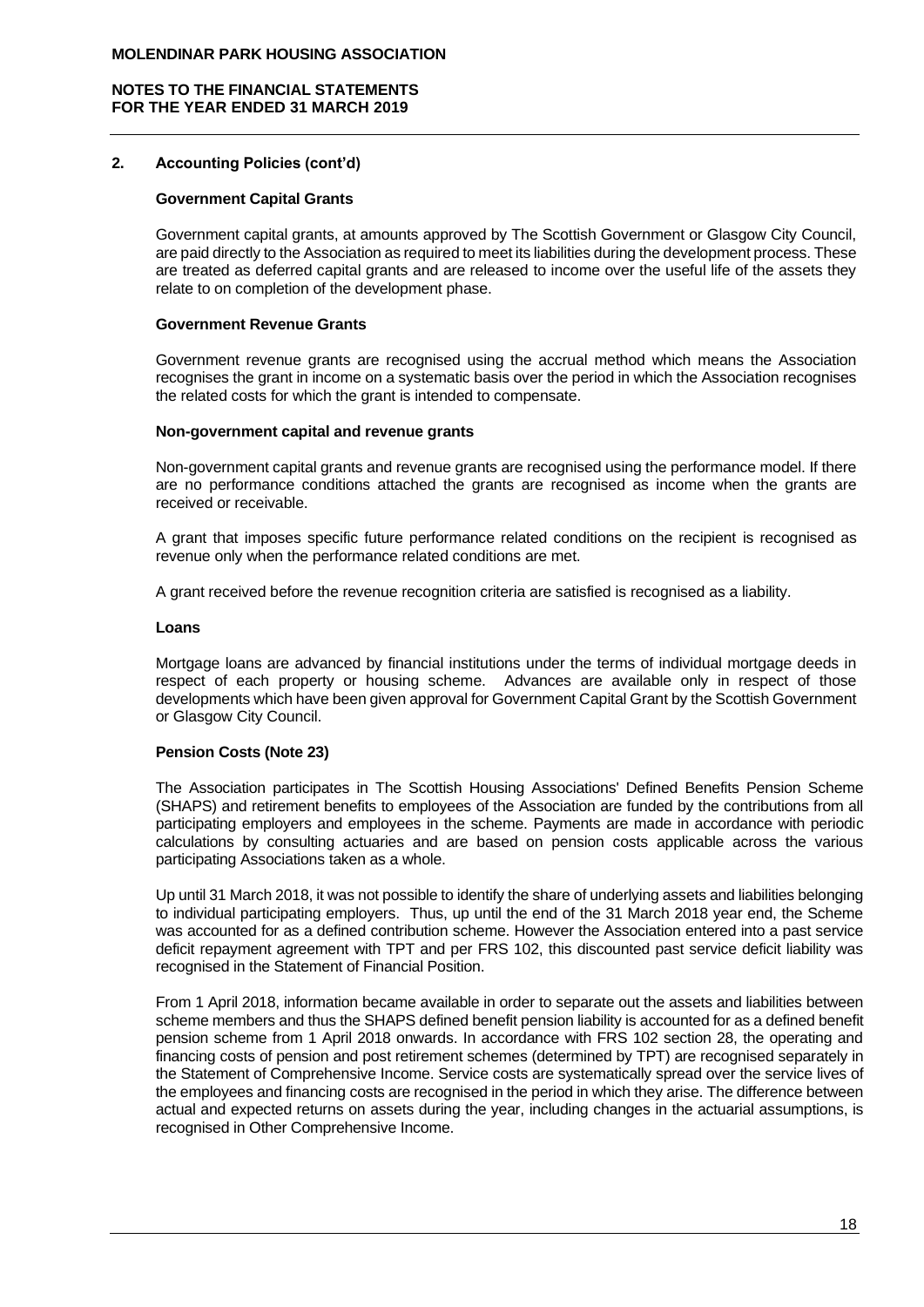# **2. Accounting Policies (cont'd)**

### **Value added tax**

The Association de-registered for VAT in the year ended 31 March 2011. A large proportion of the income, namely rents, was exempt for VAT purposes and therefore gave rise to a partial exemption calculation. Expenditure is shown inclusive of VAT.

## **3. Judgement in applying policies and key sources of uncertainty**

In preparing the financial statements, management is required to make estimates and assumptions which affect reported income, expenses, assets, and liabilities. Use of available information and application of judgement are inherent in the formation of estimates, together with past experience and expectations of future events that are believed to be reasonable under the circumstances. Actual results in the future could differ from such estimates.

The Management Committee are satisfied that the accounting policies are appropriate and applied consistently. Key sources of estimation have been applied as follows:

| <b>Estimate</b>                                                     | <b>Basis of estimation</b>                                                                                                                                                                                                                                                                     |
|---------------------------------------------------------------------|------------------------------------------------------------------------------------------------------------------------------------------------------------------------------------------------------------------------------------------------------------------------------------------------|
| Valuation of housing properties                                     | Housing Properties are held at deemed cost which<br>is based on existing use valuations at the date of<br>transition to FRS 102 of 1 April 2014.                                                                                                                                               |
| Useful lives of property and equipment                              | The useful lives of property and equipment are<br>based on the knowledge of senior management at<br>the Association, with reference to expected asset<br>life cycles.                                                                                                                          |
| The main components of housing properties<br>and their useful lives | The cost of housing properties is split into<br>identifiable components.<br>separately<br><b>These</b><br>components were identified by knowledgeable<br>and experienced staff members and based on<br>costing models.                                                                         |
| Recoverable amount of rental and other trade<br>receivables         | Rental arrears and other trade receivables are<br>reviewed by appropriately experienced senior<br>management team members on a case by case<br>basis with the balance outstanding together with<br>the payment history of the individual tenant being<br>taken into account.                   |
| The obligations under the SHAPS                                     | This has relied on the actuarial assumptions of a<br>qualified actuary which have been reviewed and<br>are considered reasonable and appropriate.<br>Additionally, the impact of Guaranteed Minimum<br>Pension (GMP) equalization has been included in<br>the SHAPS defined benefit liability. |
| The allocation of costs for shared ownership                        | and administration<br>Management<br>costs<br>are<br>allocated on the basis of rental income that shared<br>ownership<br>properties<br>οf<br>the<br>represent<br>Association's total rental income.                                                                                             |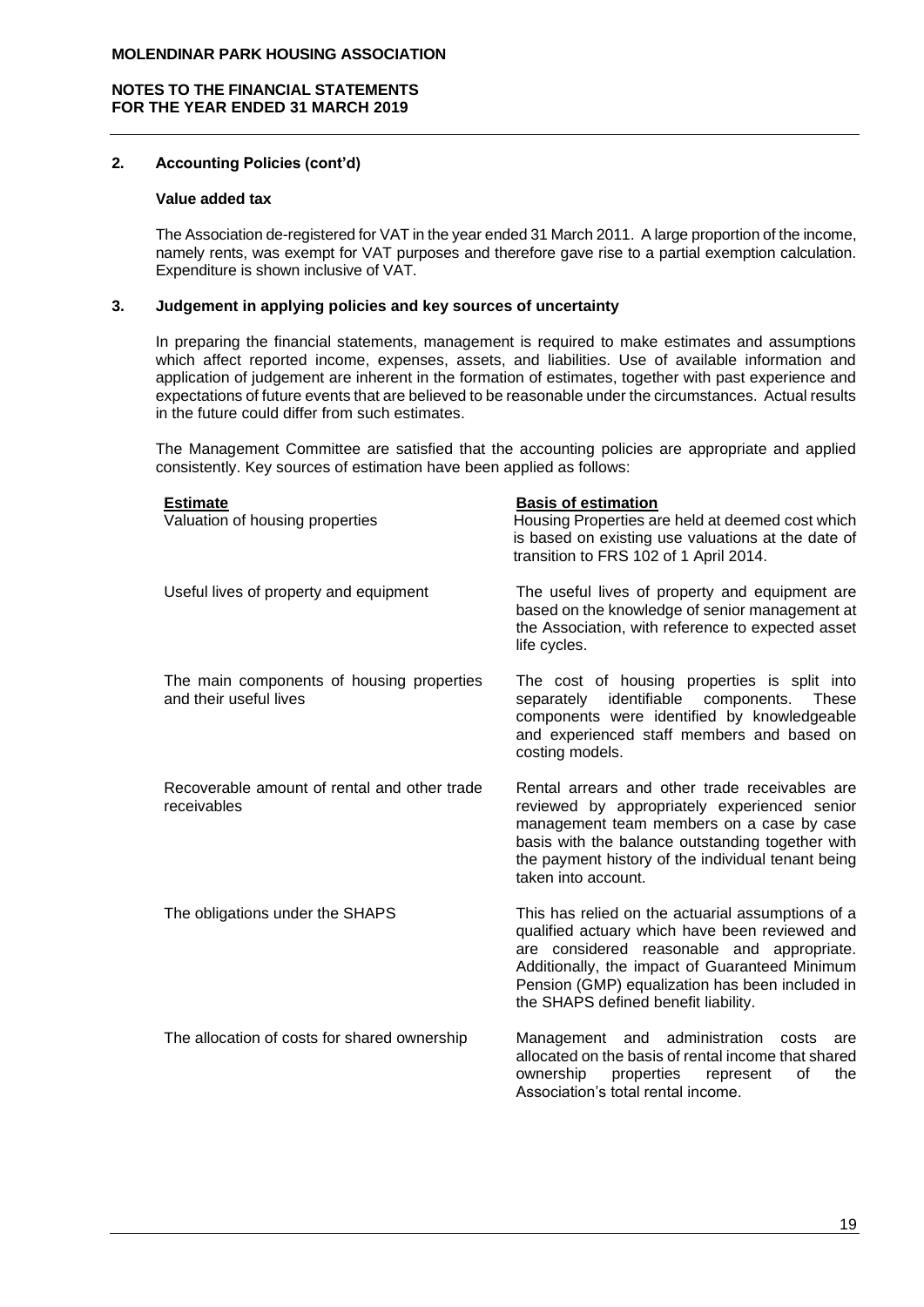### **NOTES TO THE FINANCIAL STATEMENTS FOR THE YEAR ENDED 31 MARCH 2019**

**4. Particulars of Turnover, Operating Expenditure and Operating Surplus/(Deficit)**

| Income and Expenditure from lettings | <b>Notes</b>         | Turnover<br>£                    | <b>Operating</b><br><b>Expenditure</b><br>c | 2019<br><b>Operating</b><br><b>Surplus</b><br>/(Deficit) | Turnover                           | Operating<br>Expenditure<br>£           | 2018<br>Operating<br>Surplus |
|--------------------------------------|----------------------|----------------------------------|---------------------------------------------|----------------------------------------------------------|------------------------------------|-----------------------------------------|------------------------------|
| Social Lettings<br>Other activities  | 5a<br>5 <sub>b</sub> | 2,264,917<br>59,680<br>2,324,597 | (1,756,155)<br>(59, 964)<br>(1,816,119)     | 508,762<br>(284)<br>508,478                              | 2, 179, 130<br>58,874<br>2,238,004 | (1,699,400)<br>(32, 406)<br>(1,731,806) | 479,730<br>26,468<br>506,198 |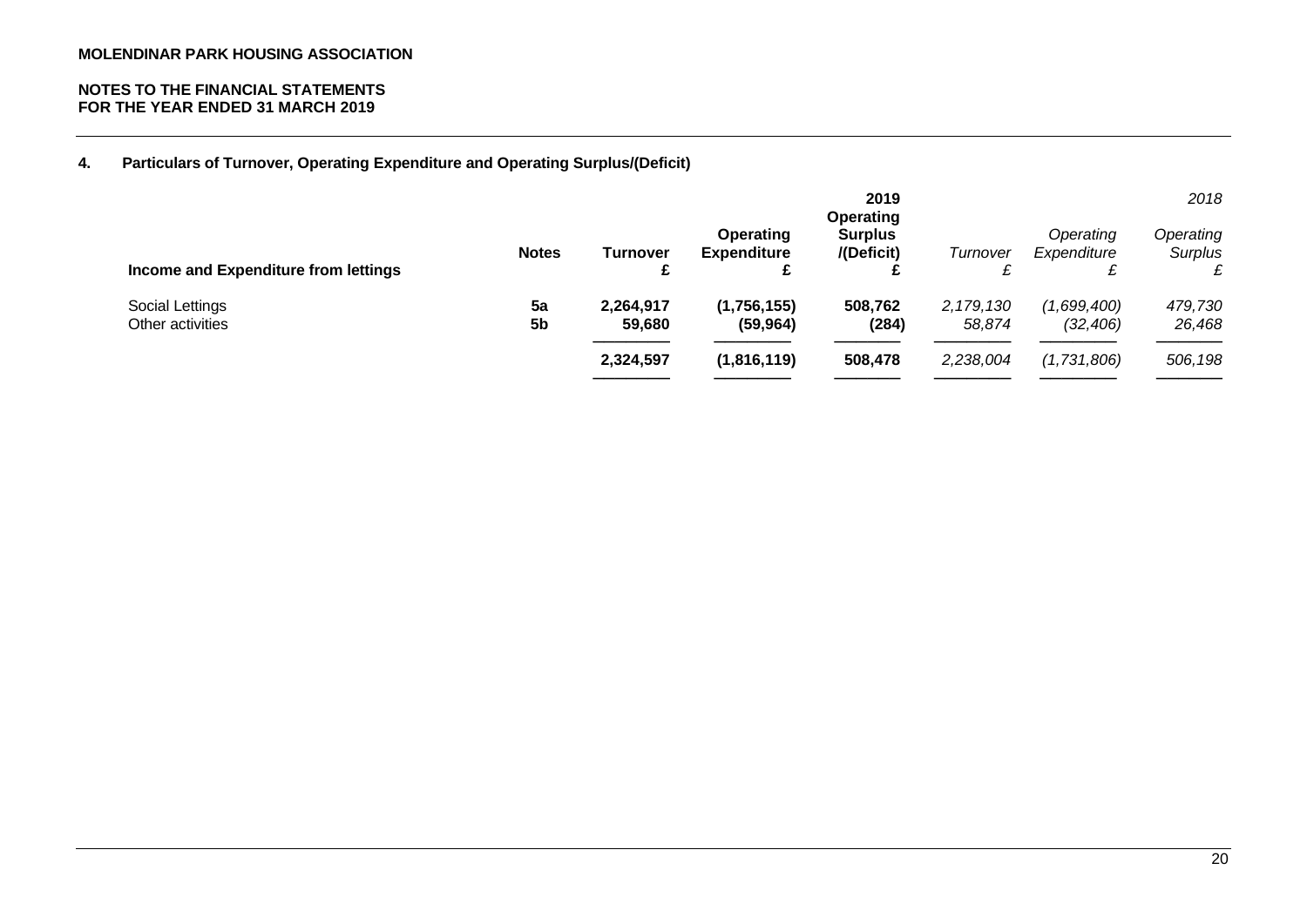**5a Particulars of turnover, operating costs and operating surplus from social letting activities**

|                                                          | <b>General Needs</b><br><b>Housing</b> | <b>Shared</b><br>Ownership | <b>Sheltered</b><br><b>Housing</b> | 2019<br><b>Total</b> | 2018<br>Total |
|----------------------------------------------------------|----------------------------------------|----------------------------|------------------------------------|----------------------|---------------|
| Income from social lettings                              |                                        |                            |                                    | £                    | £             |
| Rent receivable net of service charges                   | 1,626,312                              | 120,588                    | 117,379                            | 1,864,279            | 1,790,562     |
| Service charges                                          |                                        | 87,610                     | 43,245                             | 130,855              | 132,699       |
| Gross income from rents net of service charges           | 1,626,312                              | 208,198                    | 160,624                            | 1,995,134            | 1,923,261     |
| Less: Rent losses from voids                             | (16, 759)                              |                            | (517)                              | (17, 276)            | (11, 852)     |
|                                                          | 1,609,553                              | 208,198                    | 160,107                            | 1,977,858            | 1,911,409     |
| <b>Grants from Scottish Ministers</b>                    |                                        |                            |                                    |                      |               |
| Other revenue grants                                     | 34,265                                 |                            | 11,248                             | 45,513               | 26,255        |
| Release of deferred government capital grants            | 149,534                                | 71,769                     | 20,243                             | 241,546              | 241,466       |
| <b>Total income from social letting</b>                  | 1,793,352                              | 279,967                    | 191,598                            | 2,264,917            | 2,179,130     |
| <b>Expenditure on social letting activities</b>          |                                        |                            |                                    |                      |               |
| Service costs                                            |                                        | 89,495                     | 48,217                             | 137,712              | 125,780       |
| Management and maintenance administration costs          | 643,014                                | 33,497                     | 36,916                             | 713,427              | 743,899       |
| Reactive maintenance                                     | 265,871                                |                            | 23,486                             | 289,357              | 222,984       |
| Planned and Cyclical maintenance including major repairs | 190,628                                |                            | 18,869                             | 209,497              | 199,130       |
| Bad Debts - rents and service charges                    | 7,437                                  |                            | 210                                | 7,647                | 8,732         |
| Depreciation of social housing                           | 306,099                                | 84,756                     | 7,660                              | 398,515              | 368,434       |
| Recoverable repairs                                      |                                        |                            |                                    |                      | 30,441        |
| <b>Operating costs for social letting</b>                | 1,413,049                              | 207,748                    | 135,358                            | 1,756,155            | 1,699,400     |
| <b>Operating surplus for social lettings 2019</b>        | 380,303                                | 72,219                     | 56,240                             | 508,762              | 479,730       |
| <b>Operating surplus for social lettings 2018</b>        | 350,221                                | 74,693                     | 54,816                             | 479,730              |               |
|                                                          |                                        |                            |                                    |                      |               |

The amount for service charges receivable on housing accommodation not eligible for Housing Benefit was £nil (*2018 - £nil*). The total for voids includes development voids, where the Association has chosen to keep decant properties vacant to allow developments going on site to proceed as planned.

Included in depreciation of social housing is £nil (*2018 - £nil*) relating to the loss on disposal of components.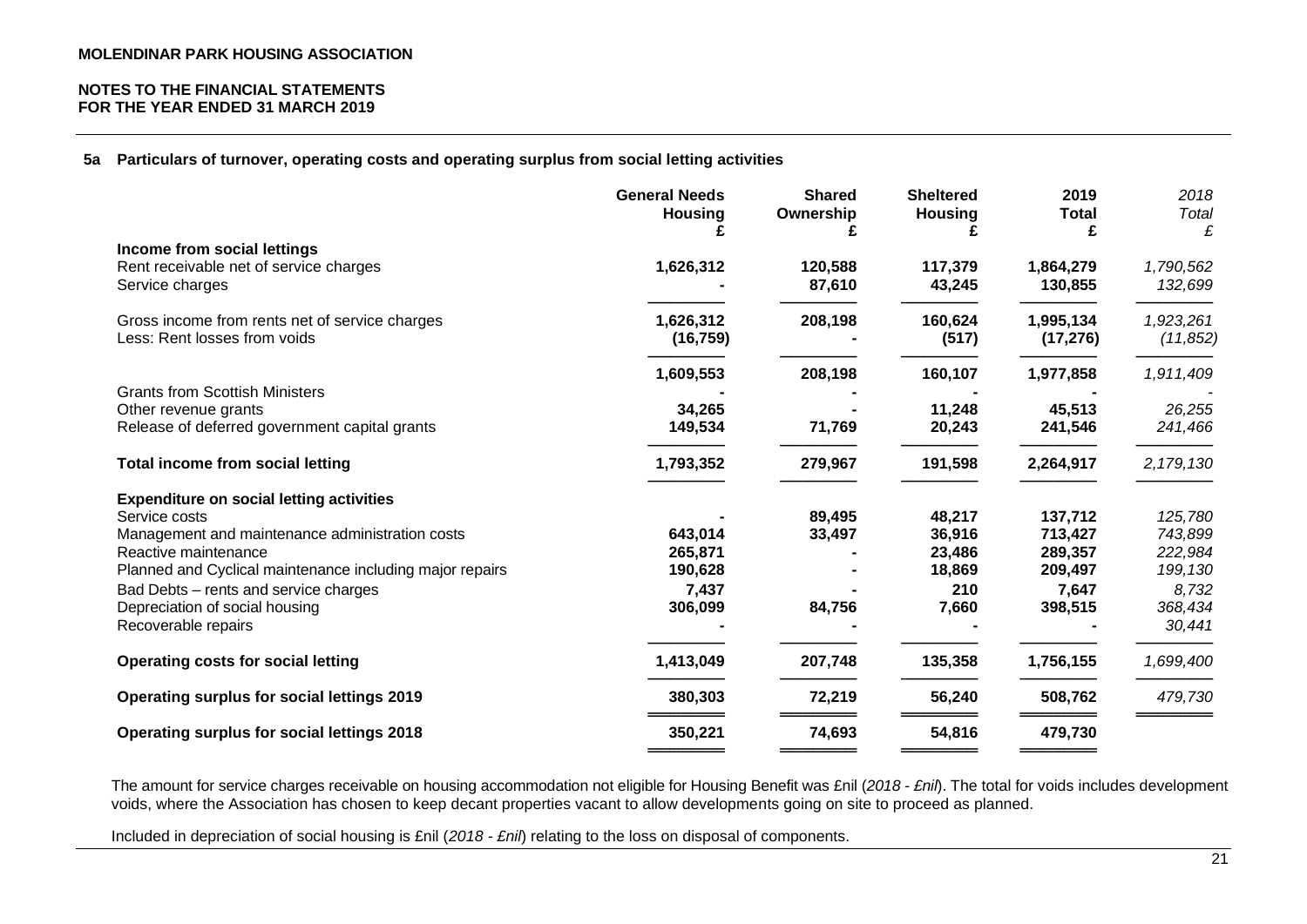**5b Particulars of turnover, operating costs and operating surplus from other activities**

|                                                      | <b>Grants</b><br>from<br><b>Scottish</b><br><b>Ministers</b><br>£ | revenue<br>grants<br>£ | Other Supporting<br>people<br>income<br>£ | Other<br>income<br>£ | Total<br>turnover<br>£ | <b>Operating</b><br>costs-bad<br>debts<br>£ | Other<br>operating<br>costs<br>ż. | <b>Operating</b><br>Surplus/<br>(deficit) | 2018<br>£ |
|------------------------------------------------------|-------------------------------------------------------------------|------------------------|-------------------------------------------|----------------------|------------------------|---------------------------------------------|-----------------------------------|-------------------------------------------|-----------|
| Wider action/wider role                              |                                                                   |                        |                                           |                      |                        |                                             |                                   |                                           |           |
| Care and repair                                      |                                                                   |                        |                                           |                      |                        |                                             |                                   |                                           |           |
| Factoring                                            |                                                                   |                        |                                           | 57,731               | 57,731                 |                                             | (56, 917)                         | 814                                       | 738       |
| Development activities                               |                                                                   |                        |                                           |                      |                        |                                             |                                   |                                           |           |
| Support activities                                   |                                                                   |                        |                                           |                      |                        |                                             |                                   |                                           |           |
| Care activities                                      |                                                                   |                        |                                           |                      |                        |                                             |                                   |                                           |           |
| Agency/management services for registered            |                                                                   |                        |                                           |                      |                        |                                             |                                   |                                           |           |
| social landlords                                     |                                                                   |                        |                                           |                      |                        |                                             |                                   |                                           |           |
| Other agency/management service                      |                                                                   |                        |                                           |                      |                        |                                             |                                   |                                           |           |
| Developments and improvements for sale               |                                                                   |                        |                                           |                      |                        |                                             |                                   |                                           |           |
| (inc first tranche shared ownership sales to         |                                                                   |                        |                                           |                      |                        |                                             |                                   |                                           |           |
| non-registered social landlords)<br>Other activities |                                                                   |                        |                                           | 1,949                | 1,949                  |                                             | (3,047)                           |                                           | 25,730    |
|                                                      |                                                                   |                        |                                           |                      |                        |                                             |                                   | (1,098)                                   |           |
| Total from other activities 2019                     |                                                                   |                        |                                           | 59,680               | 59,680                 | $\blacksquare$                              | (59, 964)                         | (284)                                     | 26,468    |
| Total from other activities 2018                     |                                                                   |                        |                                           | 58,874               | 58,874                 | $\overline{\phantom{a}}$                    | (32, 406)                         | 26,468                                    |           |
|                                                      |                                                                   |                        |                                           |                      |                        |                                             |                                   |                                           |           |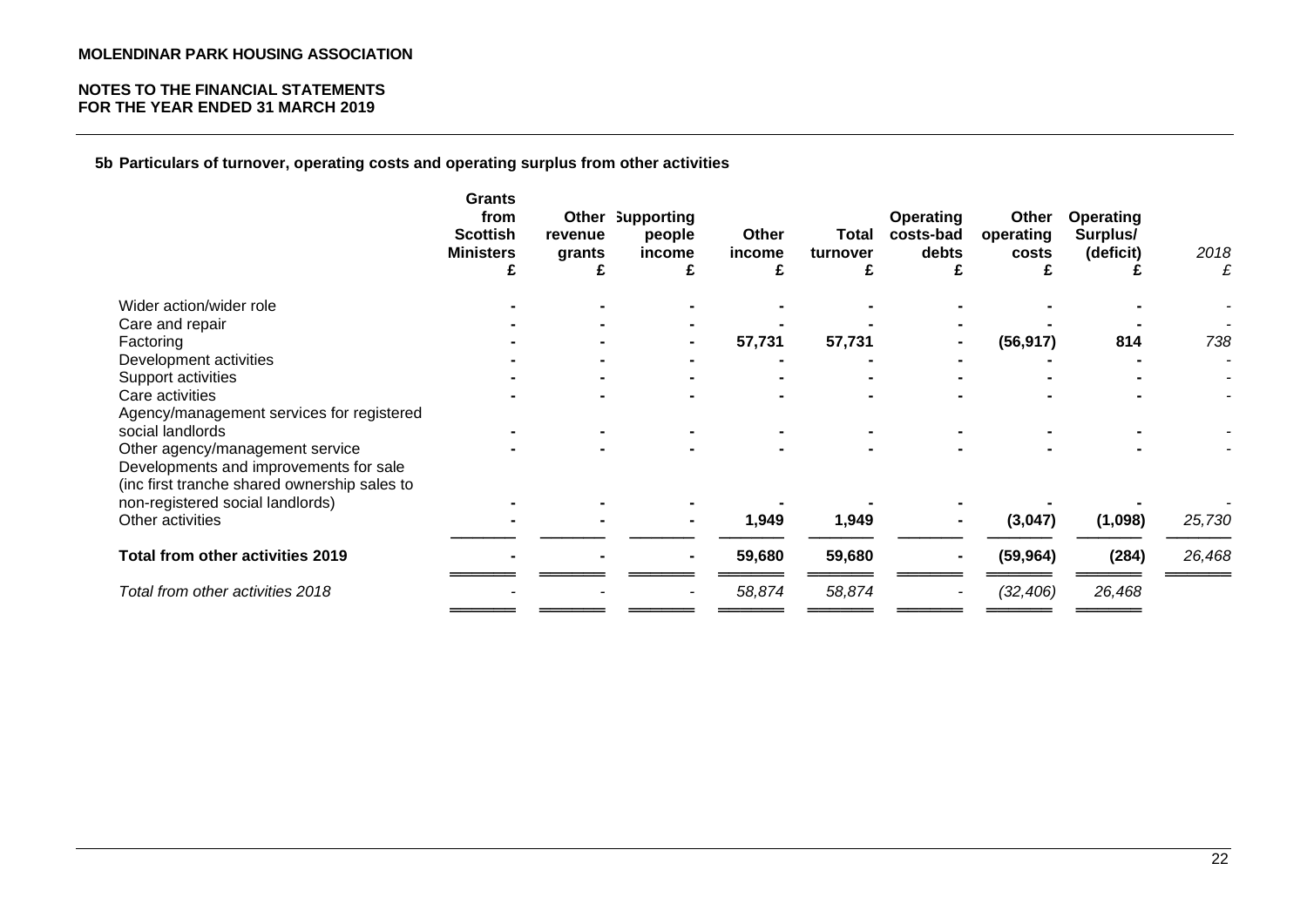### **NOTES TO THE FINANCIAL STATEMENTS FOR THE YEAR ENDED 31 MARCH 2019**

| 6. | <b>Employees</b>          | 2019    | 2018    |
|----|---------------------------|---------|---------|
|    |                           | £       | £       |
|    | Staff costs during year   |         |         |
|    | Wages and salaries        | 356,614 | 384,662 |
|    | Pension costs             | 41,213  | 43,723  |
|    | Social security costs     | 36,310  | 38,346  |
|    | Temporary or agency staff | 9,167   | 10,000  |
|    |                           | 443,304 | 476,731 |
|    |                           |         |         |

The total remuneration (including pension contributions and benefits in kind) paid to Key Management who are listed on the first page of the financial statements was £155,092 *(2018 - £254,995)*.

The emoluments of key management (excluding pension contributions and employers' national insurance contributions and including benefits in kind) for the year were £124,660 *(2018 - £212,309)*. Their pension contributions (including the past service element) for the year were £15,555 *(2018 - £18,311)*. Their employers' national insurance contributions were £14,877 *(2018 - £24,375)*.

The SHAPs past service deficit liability is subject to remeasurement each financial year.

|                                                         | 2019   | 2018    |
|---------------------------------------------------------|--------|---------|
| Remeasurement – impact of any change in assumptions     |        | (2,000) |
| Defined benefit pension liability – staff service costs | 31.402 |         |
|                                                         |        |         |

This is included in management and administration costs.

During the year past service deficit contributions of £56,086 (*2018 - £54,500*) were paid. Of this payment, £54,403 (*2018 - £52,817*) was a payment in respect of the SHAPS past service deficit liability. The remainder of £1,683 (*2018 - £1,683*) was pension management costs which have been included in the management and maintenance administration costs in Note 5a.

The unwinding of the discount has been charged to finance costs in the Statement of Comprehensive Income. This finance cost was £Nil *(2018 - £3,000)* in the year.

The average full time equivalent number of persons employed by the Association during the year was:

| 2019      | 2018 |
|-----------|------|
| <b>No</b> | No   |
| 8         | 8    |

The Directors are defined as the members of the Management Committee, the Director and any other person reporting directly to the Director or the Management Committee whose total emoluments exceed £60,000 per year. No emoluments were paid to any member of the Management Committee.

|                                                                                         | 2019   | 2018   |
|-----------------------------------------------------------------------------------------|--------|--------|
|                                                                                         |        |        |
| Emoluments payable to Chief Executive<br>(excluding pension contributions) amounted to: | 71.930 | 68.187 |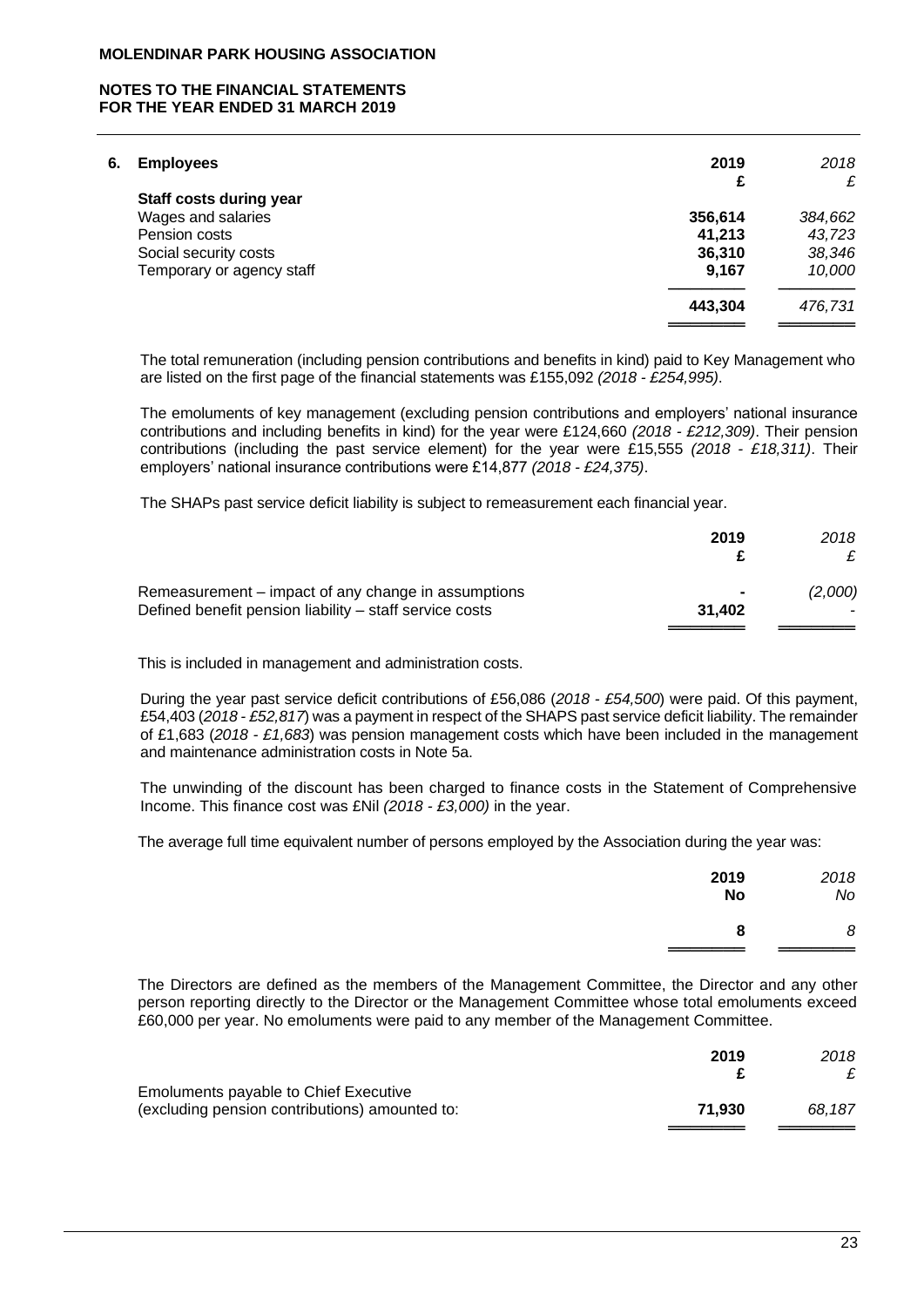# **6. Employees (cont'd)**

The Association's pension contributions for the Chief Executive in the year amounted to £8,963 (*2018 - £8,462*).

| 2019                                                  | 2018 |
|-------------------------------------------------------|------|
| $\blacksquare$                                        |      |
|                                                       | -    |
| Director - £60,000 - £70,000<br>$- E70,000 - E80,000$ |      |

The Chief Executive is an ordinary member of the Association's pension scheme as described in note 23. No enhanced or special terms apply to her membership.

# **7. Operating surplus**

|    | Operating surplus is stated after charging:                                                                       | 2019<br>£       | 2018<br>£ |
|----|-------------------------------------------------------------------------------------------------------------------|-----------------|-----------|
|    | Depreciation                                                                                                      | 405,625         | 368,434   |
|    | Auditor's remuneration                                                                                            | 10,230          | 8,450     |
| 8. | Gain on disposal of fixed assets                                                                                  | 2019<br>£       | 2018<br>£ |
|    | Housing property disposals                                                                                        |                 | 39,342    |
| 9. | Interest payable and similar charges                                                                              | 2019<br>£       | 2018<br>£ |
|    | On bank loans and overdrafts                                                                                      | 28,113          | 21,593    |
|    | SHAPS deficit repayment plan - interest expense<br>Defined benefit pension liability - interest expense (Note 23) | 55,000          | 3,000     |
|    |                                                                                                                   | 83,113          | 24,593    |
|    | 10. Interest receivable and similar income                                                                        | 2019<br>£       | 2018<br>£ |
|    | Bank interest received<br>Defined benefit pension liability - interest receivable (Note 23)                       | 4,926<br>46,000 | 1,108     |
|    |                                                                                                                   | 50,926          | 1,108     |
|    |                                                                                                                   |                 |           |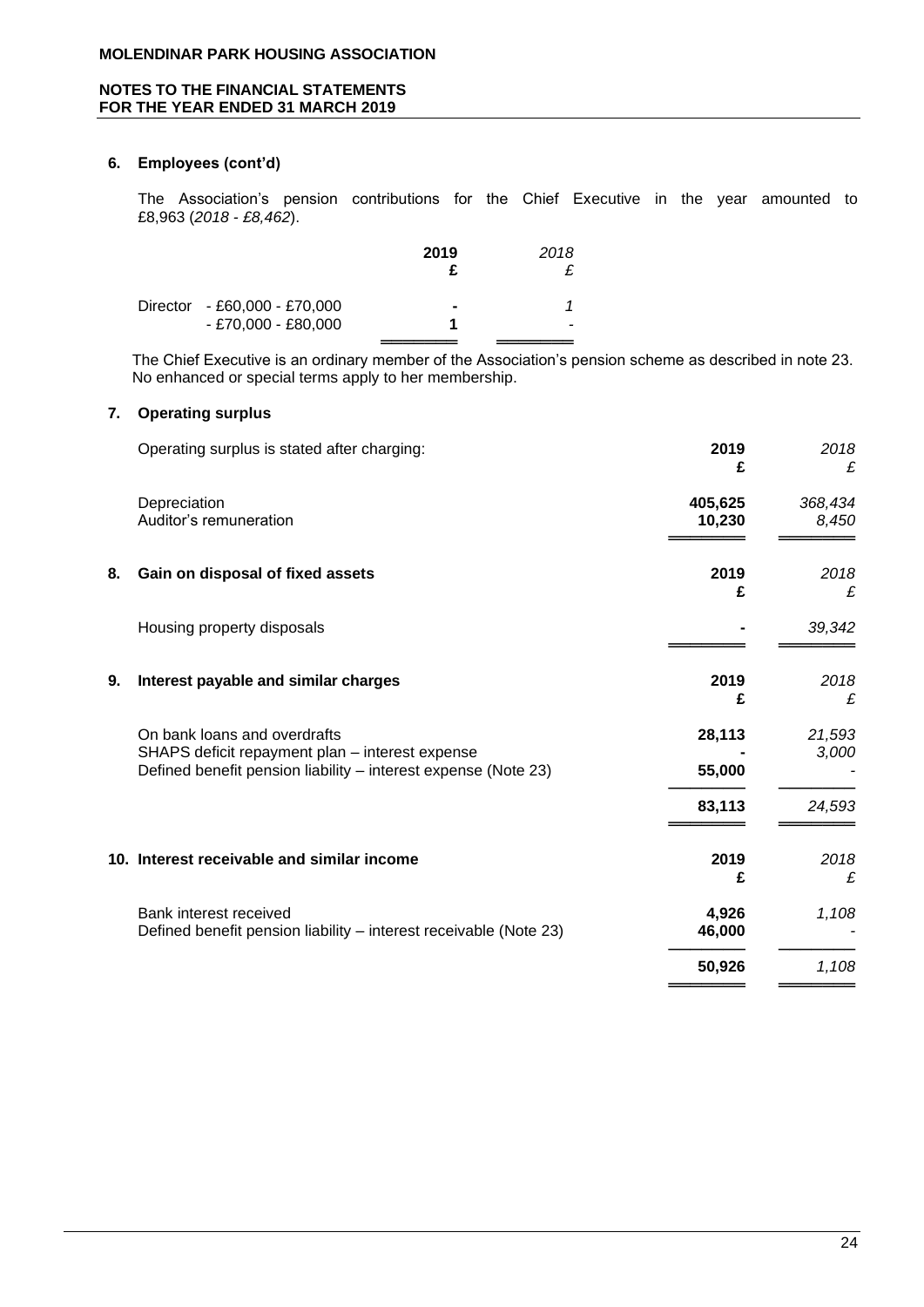| 11. | <b>Tangible Fixed Assets</b>               | <b>Housing</b><br><b>Properties</b><br>held for<br>letting | <b>Shared</b><br>Ownership<br>held for<br>letting | <b>Mortgage</b><br>to<br>rent | <b>Total</b><br>housing<br>properties<br>£ | <b>Office</b><br>equipment<br>£ | <b>Office</b><br>property | <b>Total</b><br>£ |
|-----|--------------------------------------------|------------------------------------------------------------|---------------------------------------------------|-------------------------------|--------------------------------------------|---------------------------------|---------------------------|-------------------|
|     | <b>Cost</b>                                |                                                            |                                                   |                               |                                            |                                 |                           |                   |
|     | At 1 April 2018                            | 14,284,170                                                 | 4,286,378                                         | 36,164                        | 18,606,712                                 | 136,037                         | 81,401                    | 18,824,150        |
|     | Additions during year<br>Disposals in year | 341,815                                                    |                                                   |                               | 341,815                                    | 18,331                          |                           | 360,146           |
|     | <b>Transfers</b>                           | 48,557                                                     | (48, 557)                                         |                               |                                            |                                 |                           |                   |
|     | At 31 March 2019                           | 14,674,542                                                 | 4,237,821                                         | 36,164                        | 18,948,527                                 | 154,368                         | 81,401                    | 19,184,296        |
|     | <b>Depreciation</b>                        |                                                            |                                                   |                               |                                            |                                 |                           |                   |
|     | At 1 April 2018                            | 3,399,504                                                  | 1,656,567                                         | 2,013                         | 5,058,084                                  | 136,037                         | 28,671                    | 5,222,792         |
|     | Provided during year                       | 313,084                                                    | 84,756                                            | 675                           | 398,515                                    | 5,482                           | 1,628                     | 405,625           |
|     | Disposals in year                          |                                                            |                                                   |                               |                                            |                                 |                           |                   |
|     | <b>Transfers</b>                           | 22,336                                                     | (22, 336)                                         |                               |                                            |                                 |                           |                   |
|     | At 31 March 2019                           | 3,734,924                                                  | 1,718,987                                         | 2,688                         | 5,456,599                                  | 141,519                         | 30,299                    | 5,628,417         |
|     | Net book value                             |                                                            |                                                   |                               |                                            |                                 |                           |                   |
|     | As at 31 March 2019                        | 10,939,618                                                 | 2,518,834                                         | 33,476                        | 13,491,928                                 | 12,849                          | 51,102                    | 13,555,879        |
|     | As at 31 March 2018                        | 10,884,666                                                 | 2,629,811                                         | 34,151                        | 13,548,628                                 |                                 | 52,730                    | 13,601,358        |
|     |                                            |                                                            |                                                   |                               |                                            |                                 |                           |                   |

Total major repair costs during the year were £315,313 *(2018 - £339,066)* of which £315,313 *(2018 - £339,066)* was capitalised. Of the amount capitalised £nil *(2018 - £289,538)* related to replacement of components and £315,313 *(2018 - £49,528)* related to improvements.

Capitalised component expenditure (component expenditure capitalised during the year which would previously have been expensed through the Income & Expenditure account prior to transition to FRS 102 and the introduction of component accounting) was £nil (*2018 - £289,538*).

Additions to Housing Properties during the year includes no capitalised interest (*2018 - £nil*) and no capitalised administration costs (*2018 - £nil*). All housing properties are freehold. Properties with a cost of £nil *(2018 - £42,044)* and accumulated depreciation of £nil *(2018 - £14,678)* have been disposed of in the year for net proceeds of £nil *(2018 - £66,708).* The proceeds were before a grant to be repaid of £nil (*2018 - £16,845*).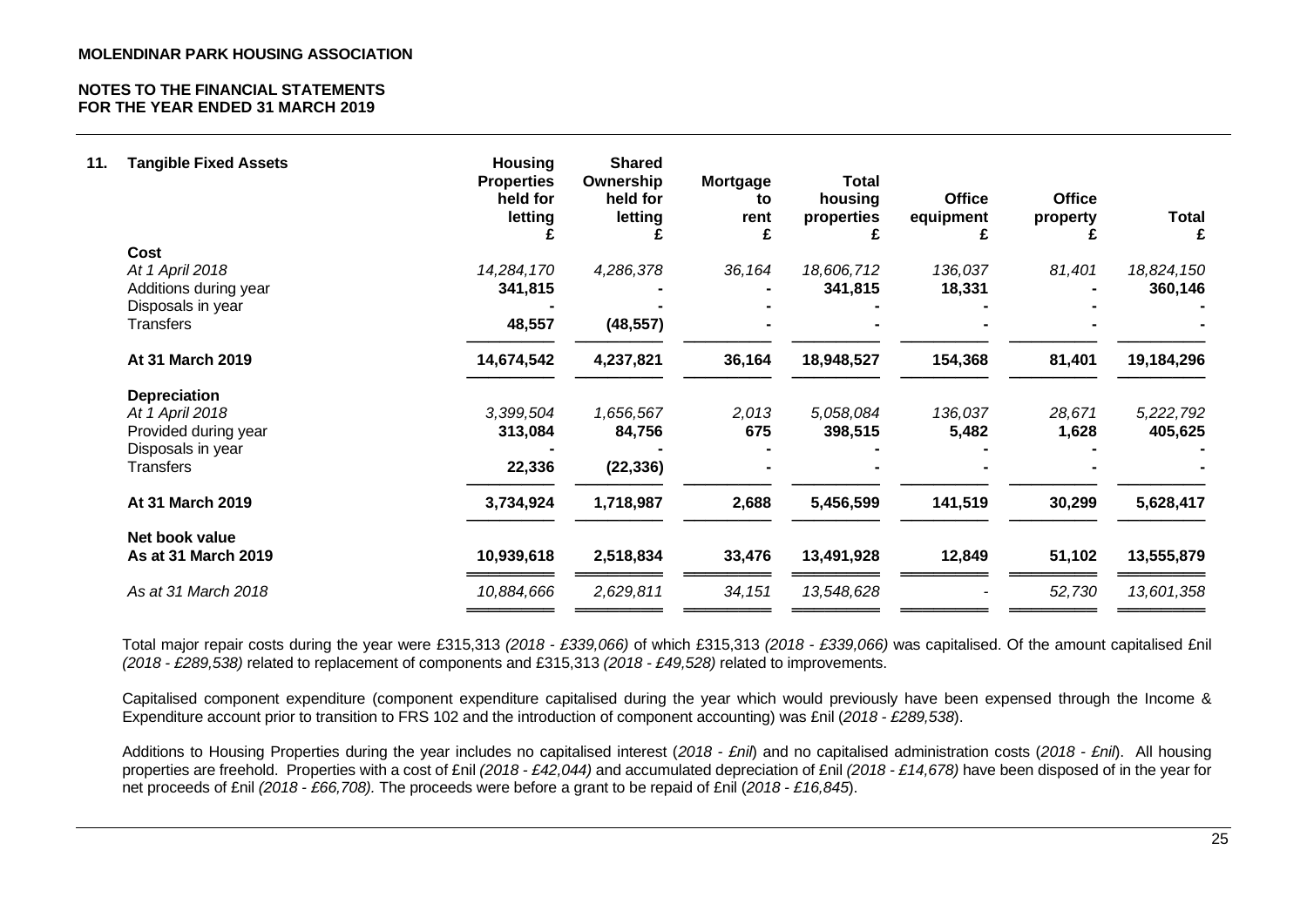# **NOTES TO THE FINANCIAL STATEMENTS FOR THE YEAR ENDED 31 MARCH 2019**

|     | 12. Housing stock                                                                                                                                                                                  | 2019<br><b>No</b>                                                                    | 2018<br>No                                                                                    |
|-----|----------------------------------------------------------------------------------------------------------------------------------------------------------------------------------------------------|--------------------------------------------------------------------------------------|-----------------------------------------------------------------------------------------------|
|     | The number of units in Management at 31 March was as follows:                                                                                                                                      |                                                                                      |                                                                                               |
|     | <b>General Needs Housing</b><br><b>Shared Ownership Housing</b><br>Supported Housing Accommodation                                                                                                 | 462<br>83<br>31                                                                      | 461<br>84<br>31                                                                               |
|     |                                                                                                                                                                                                    | 576                                                                                  | 576                                                                                           |
| 13. | <b>Debtors</b>                                                                                                                                                                                     | 2019<br>£                                                                            | 2018<br>£                                                                                     |
|     | Gross rents in arrears<br>Less: bad debt provision                                                                                                                                                 | 87,850<br>(76, 015)                                                                  | 71,882<br>(65, 653)                                                                           |
|     |                                                                                                                                                                                                    | 11,835                                                                               | 6,229                                                                                         |
|     | Other debtors<br>Prepayments                                                                                                                                                                       | 17,438<br>41,657                                                                     | 14,268<br>40,770                                                                              |
|     |                                                                                                                                                                                                    | 70,930                                                                               | 61,267                                                                                        |
|     | 14a. Cash and cash equivalents                                                                                                                                                                     | 2019<br>£                                                                            | 2018<br>£                                                                                     |
|     | <b>Current accounts</b>                                                                                                                                                                            | 1,005,949                                                                            | 841,605                                                                                       |
|     | 14b. Investments                                                                                                                                                                                   | 2019<br>£                                                                            | 2018<br>£                                                                                     |
|     | Balances held in deposit accounts                                                                                                                                                                  | 504,818                                                                              | 500,729                                                                                       |
|     | 15. Creditors due within one year                                                                                                                                                                  | 2019<br>£                                                                            | 2018<br>£                                                                                     |
|     | Trade creditors<br>Loans<br>Accruals and deferred income<br>Prepaid rent<br>Other creditors<br>Deferred Government Capital Grants<br>SHAPS deficit repayment plan<br>Other tax and social security | 241,881<br>235,655<br>21,461<br>111,315<br>149,276<br>241,546<br>11,716<br>1,012,850 | 120, 177<br>235,622<br>18,532<br>110,147<br>137,386<br>241,466<br>54,030<br>10,327<br>927,687 |
|     | Secured creditors                                                                                                                                                                                  | 235,655                                                                              | 235,622                                                                                       |
|     |                                                                                                                                                                                                    |                                                                                      |                                                                                               |

Pension contributions of £11,113 (*2018 - £12,754*) are outstanding and included within accruals at the year end.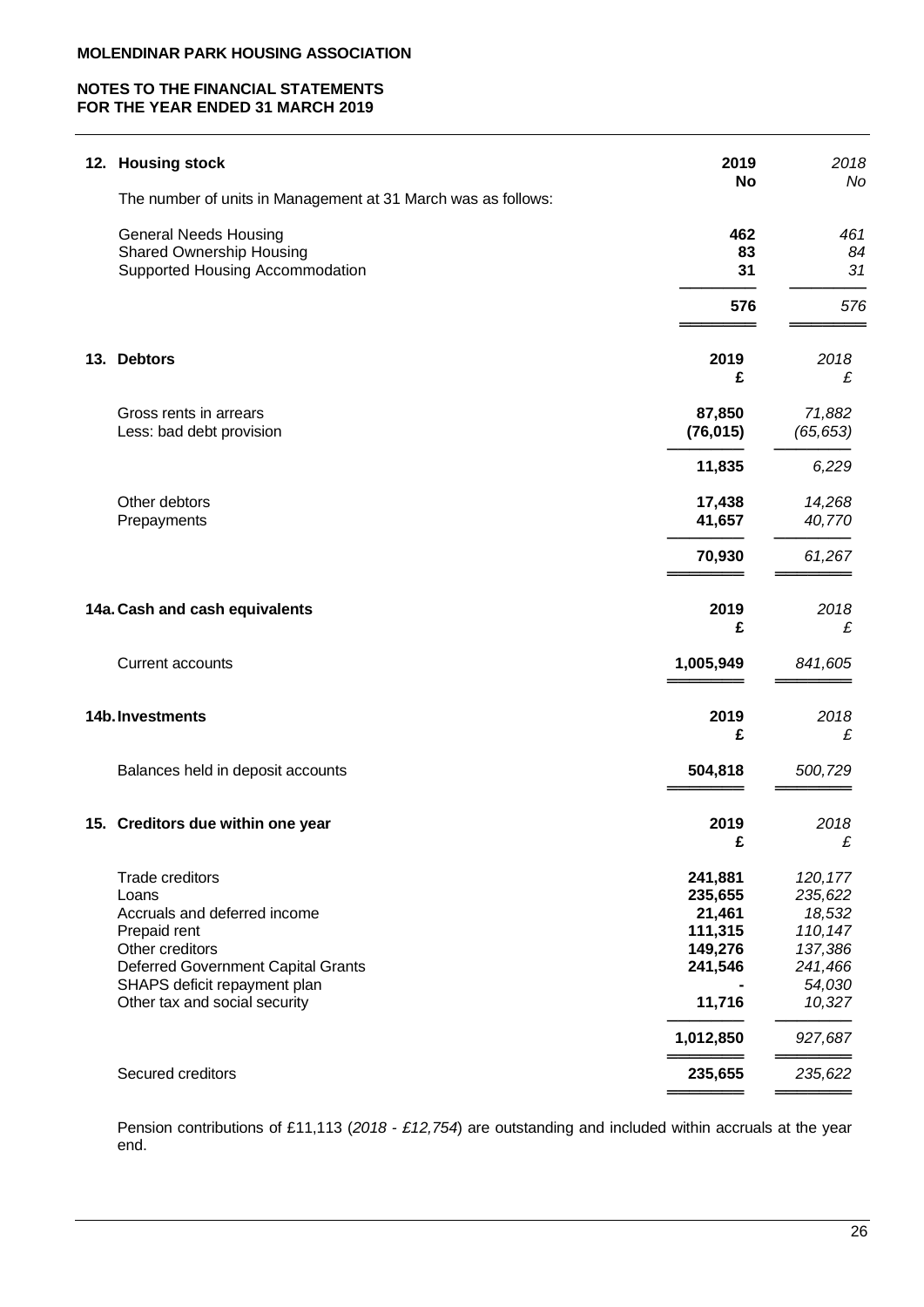| 16. Creditors due after more than one year    | 2019<br>£ | 2018<br>£            |
|-----------------------------------------------|-----------|----------------------|
| Housing loans<br>SHAPS deficit repayment plan | 2,741,597 | 2,968,856<br>162,337 |
|                                               | 2,741,597 | 3, 131, 193          |
| Secured creditors                             | 2,741,597 | 2,968,856            |

The loans are secured by both a fixed and specific charge on the Association's properties. The carrying value of the secured assets at 31 March 2019 is £13,555,879 (*2018 - £13,601,358*).

|                            | 2019      | 2018<br>£ |
|----------------------------|-----------|-----------|
| In one year or less        | 235,655   | 235,622   |
| Between one and two years  | 235,655   | 235,622   |
| Between two and five years | 706,965   | 706,866   |
| In five years or more      | 1,798,977 | 2,026,368 |
|                            | 2,977,252 | 3,204,478 |
|                            |           |           |

The loans are advanced to finance the development and refurbishment of housing properties and are repayable by monthly instalments of principal and interest. The loans bear interest at varying rates.

| 17. Deferred capital grants | 2019 | 2018 |
|-----------------------------|------|------|
|                             |      |      |

|                                     | £          | £          |
|-------------------------------------|------------|------------|
| Deferred capital grants at 1 April  | 7,298,868  | 7,496,205  |
| Received in year                    |            | 60,974     |
| Released to income in year          | (241, 546) | (241, 466) |
| Grants disposed of in year          |            | (16, 845)  |
| Deferred capital grants at 31 March | 7,057,322  | 7,298,868  |
| In one year or less                 | 241,546    | 241,466    |
| Between one and two years           | 241,546    | 241,466    |
| Between two and five years          | 724,637    | 724,398    |
| In five years or more               | 5,849,593  | 6,091,538  |
| Total                               | 7,057,322  | 7,298,868  |
|                                     |            |            |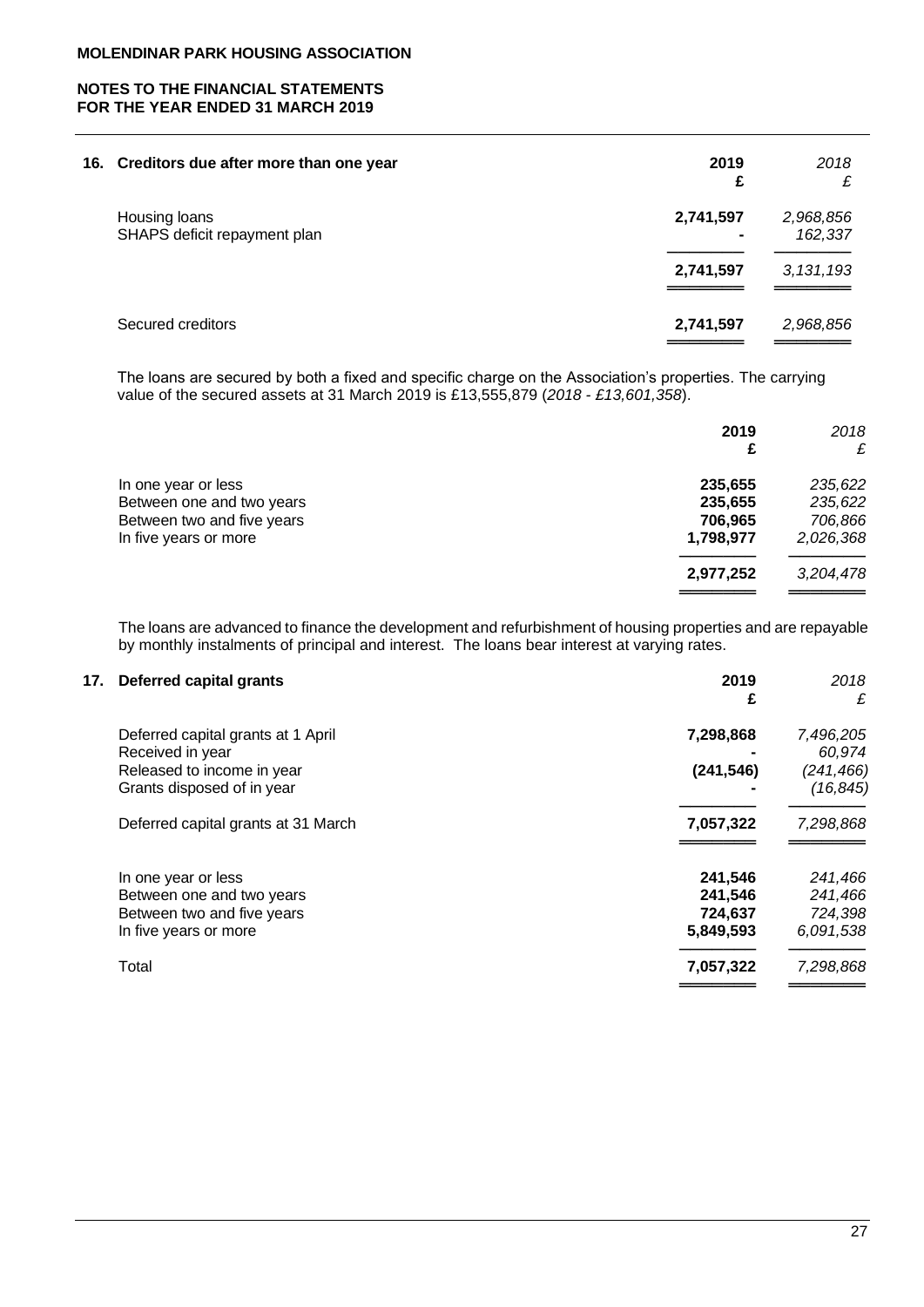# **18. Financial instruments 2019** *2018*

| .                                                | £         | ---<br>£  |
|--------------------------------------------------|-----------|-----------|
| <b>Financial Assets</b>                          |           |           |
| Cash and cash equivalents                        | 1,510,767 | 1,342,334 |
| Financial assets measured at amortised cost      | 30.525    | 20,497    |
|                                                  | 1,541,290 | 1,362,831 |
| <b>Financial Liabilities</b>                     |           |           |
| Financial liabilities measured at amortised cost | 3,389,870 | 3,696,940 |
|                                                  |           |           |

Financial assets measured at amortised cost comprises rental arrears and other debtors.

Financial liabilities measured at amortised cost comprises, bank loans, other creditors, trade creditors, accruals and SHAPS deficit repayment plan.

| 19. Share capital                                                                    | 2019     | 2018<br>£ |
|--------------------------------------------------------------------------------------|----------|-----------|
| Shares of £1 fully paid and issued at beginning of year<br>Shares issued during year | 26<br>18 | 16<br>10  |
| Shares issued at end of year                                                         | 44       | 26        |

Each member of the Association holds one share of £1 in the Association. These shares carry no rights to dividend or distributions on a winding up. When a shareholder ceases to be a member, that person's share is cancelled and the amount paid thereon becomes the property of the Association. Each member has a right to vote at members' meetings.

| 20. | Net cash flow from operating activities                                 | 2019<br>£ | 2018<br>£  |
|-----|-------------------------------------------------------------------------|-----------|------------|
|     | Surplus for the year                                                    | 476,291   | 522,054    |
|     | Adjustments for non-cash items:                                         |           |            |
|     | Carrying amount of tangible fixed asset disposals                       |           | 27,366     |
|     | Depreciation of tangible fixed assets                                   | 405,625   | 368,434    |
|     | Pension costs less contributions payable                                |           | 1,000      |
|     | Decrease in trade and other debtors                                     | (9,663)   | 59,958     |
|     | Increase/(decrease) in trade and other creditors                        | 139,080   | (127,331)  |
|     | Reclassification of deferred grant to other creditor                    |           | (16, 845)  |
|     | Interest charge in respect of the defined benefit pension liability     | 55,000    |            |
|     | Interest received in respect of the defined benefit pension liability   | (46,000)  |            |
|     | Staff service costs in respect of the defined benefit pension liability | 31,402    |            |
|     | Adjustments for investing and financing activities:                     |           |            |
|     | Interest payable                                                        | 28,113    | 21,593     |
|     | Interest received                                                       | (4,926)   | (1, 108)   |
|     | Release of Deferred Government Capital Grants                           | (241,545) | (241, 466) |
|     | SHAPS past service deficit payment                                      | (54, 403) | (53,000)   |
|     | Proceeds from sale of fixed assets                                      |           | (66,707)   |
|     | Net cash inflow from operating activities                               | 778,974   | 493,948    |
|     |                                                                         |           |            |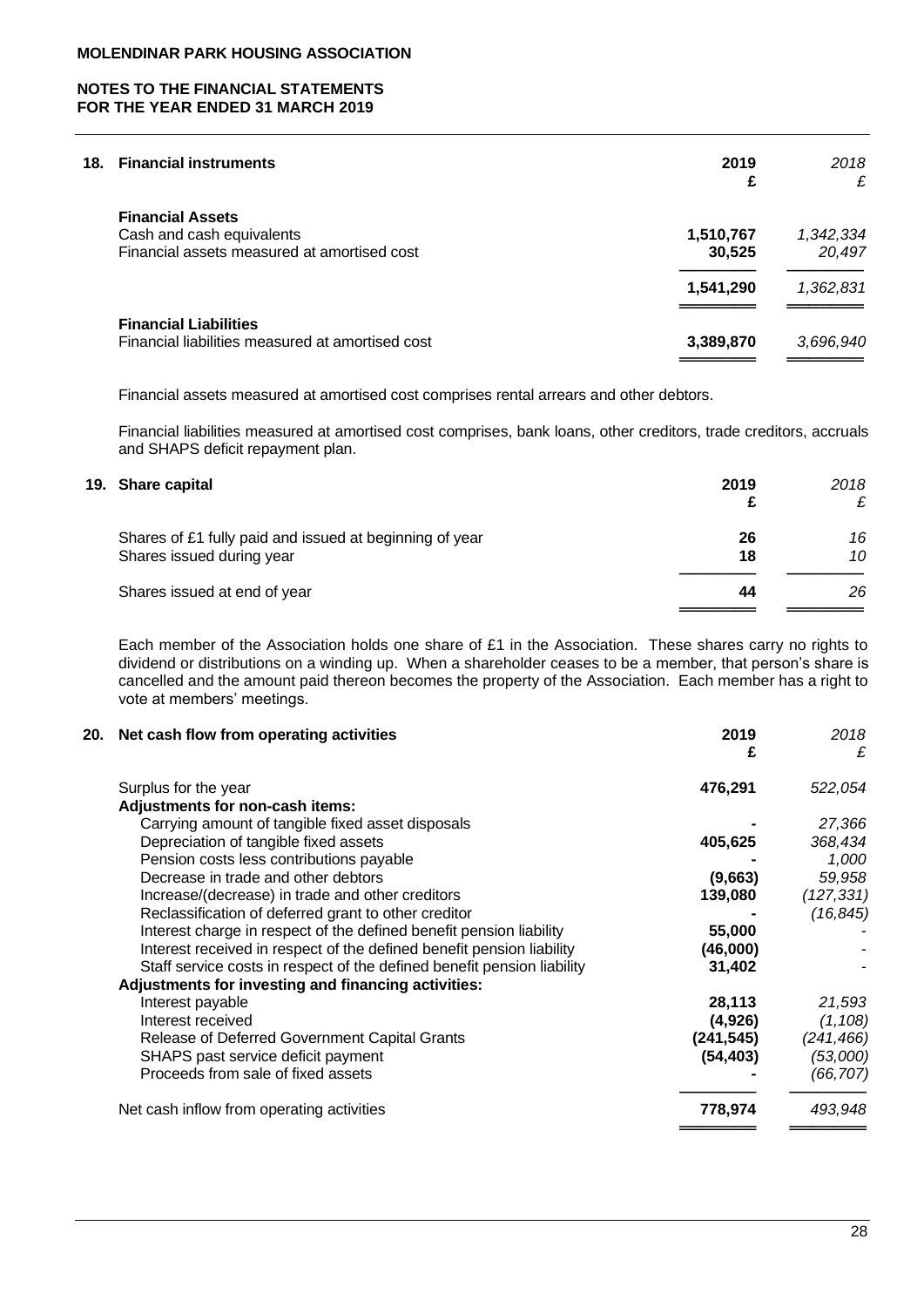### **21. Legislative Provisions**

The Association is incorporated under the Co-operative and Community Benefit Societies Act 2014 and was incorporated in Scotland.

### **22. Payments to related parties and Key Management Personnel**

There are 6 members of the Committee that were tenants of the Association during the year (*2018 - 6*). The tenancies of these Committee members are on normal terms and the members cannot use their position to their advantage.

The total rent and service charge payable in the year relating to tenant members is £15,352 *(2018 - £18,469)*. The total rent and service arrears relating to tenant members included within debtors at the year-end is £nil (*2018 -* £*29)*.

### **23. Retirement Benefit Obligations**

### **General**

Molendinar Park Housing Association participates in the Scottish Housing Pension Scheme (the Scheme).

The Scheme is a multi-employer defined benefit scheme which provides benefits to some 150 non-associated employers. The scheme is funded. The Scheme offers six benefit structures to employers, namely;

- Final salary with a 1/60th accrual rate;
- Career average revalued earnings with a 1/60th accrual rate;
- Career average revalued earnings with a 1/70th accrual rate;
- Career average revalued earnings with a 1/80th accrual rate;
- Career average revalued earnings with a 1/120th accrual rate contracted in; and
- Defined Contribution

An employer can elect to operate different benefit structures for their active members (as at the first day of April in any given year) and their new entrants. The DC option can be introduced by the employer on the first day of any month after giving a minimum of three months' prior notice.

Molendinar Park Housing Association has elected to operate the final salary with a 1/60th accrual rate for existing new entrants.

The Trustee commission an actuarial valuation of the Scheme every three years. The main purpose of the valuation is to determine the financial position of the Scheme in order to determine the level of future contributions required, so that the Scheme can meet its pension obligations as they fall due.

The actuarial valuation assesses whether the Scheme's assets at the valuation date are likely to be sufficient to pay the pension benefits accrued by members as at the valuation date. Asset values are calculated by reference to market values. Accrued pension benefits are valued by discounting expected future benefit payments using a discount rate calculated by reference to the expected future investment returns.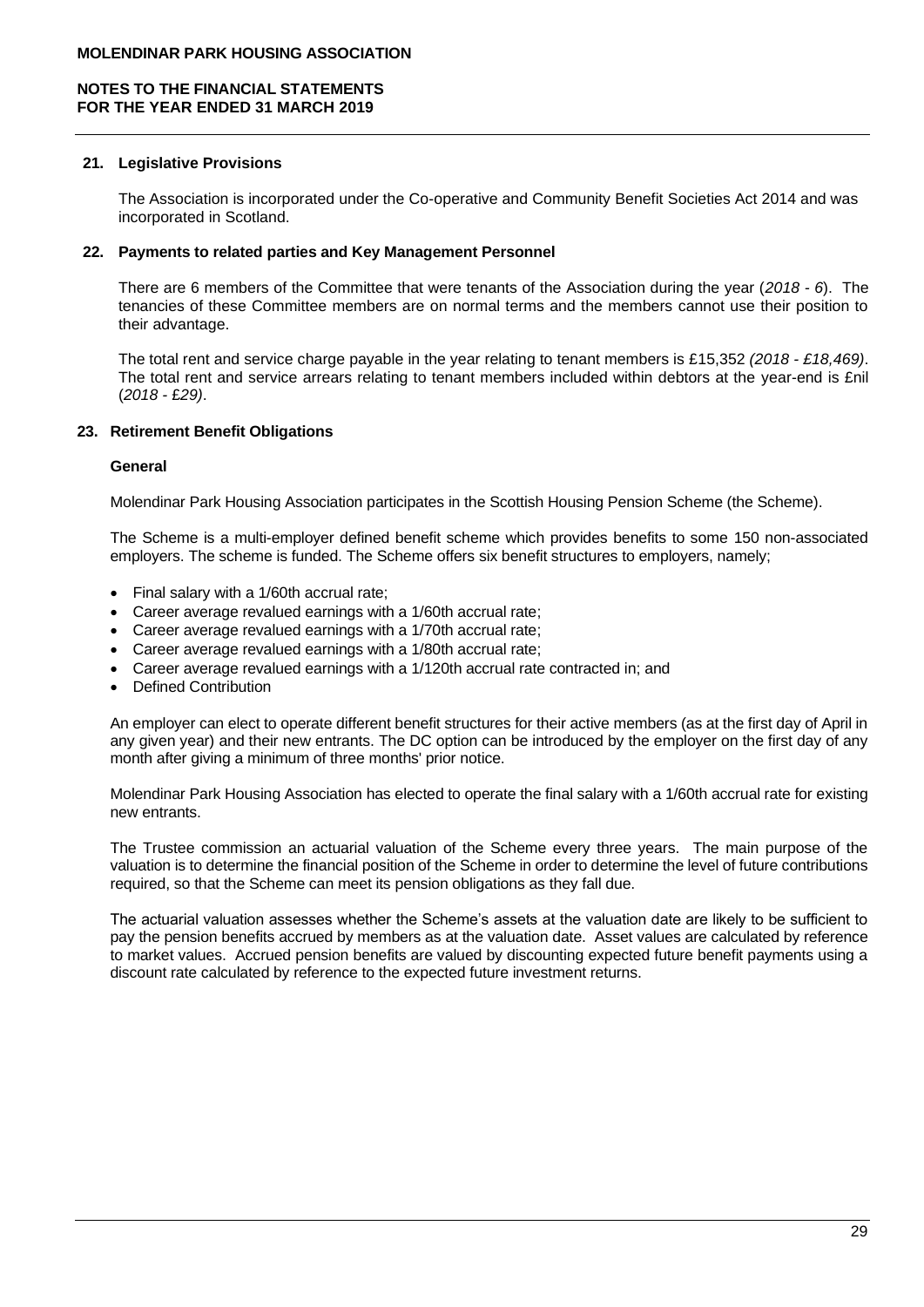### **23. Retirement Benefit Obligations (cont'd)**

During the accounting period Molendinar Park Housing Association paid contributions at the rate of 12.6% of pensionable salaries. Member contributions were 12.3%. There was an additional annual employer past service deficit contribution of £54,403 (net of administration costs) made in the year ended 31 March 2019 (*2018 - £53,000*).

As at the balance sheet date there were 9 *(2018 - 10)* active members of the Scheme employed by Molendinar Park Housing Association. The annual pensionable payroll in respect of these members was £330,000 *(2018 - £370,512*). Molendinar Park Housing Association continues to offer membership of the Scheme to its employees.

### *Year ended 31 March 2018*

Up until 31 March 2018, it was not possible in the normal course of events to identify the share of underlying assets and liabilities belonging to individual participating employers. Thus, up until the end of the 31 March 2018 year end, the Scheme was accounted for as a defined contribution scheme. However the Association entered into a past service deficit repayment agreement with the Pension Trust and per FRS 102, this discounted past service deficit liability was recognised in the Statement of Financial Position.

The last formal valuation of the Scheme was performed as at 30 September 2015 by a professionally qualified actuary using the ''projected unit credit'' method. The market value of the Scheme's assets at the valuation date was £616 million with liabilities of £814m to give a deficit of £198m equivalent to a past service funding level of 76%.

The key valuation assumptions used to determine the assets and liabilities of the Scheme as at 30 September 2015 are detailed below:

% p.a.

### *Financial Assumptions*

The key financial assumptions underlying the valuation as at 30 September 2015 were as follows:

| Investment return pre-retirement                             | 5.3 |
|--------------------------------------------------------------|-----|
| Investment return post-retirement - non-pensioners           | 3.4 |
| Investment return post-retirement - pensioners               | 3.4 |
| Rate of salary increases                                     | 4.1 |
| Rate of pension increases - pension accrued pre 6 April 2005 | 2.0 |
| - pension accrued from 6 April 2005                          | 17  |
| Rate of price inflation                                      | 2.6 |

#### **30 September 2018 funding update**

The Employer Committee has recently received the 30 September 2017 Actuarial Report, the annual funding update which shows the Scheme's ongoing funding position in between each three-yearly valuation.

A summary is shown below:

| 30 September | <b>Assets</b> | <b>Liabilities</b> | <b>Deficit</b> | <b>Funding</b> |
|--------------|---------------|--------------------|----------------|----------------|
| 2015         | £616m         | £814m              | £198m          | 76%            |
| 2016         | £810m         | £1,020m            | £210m          | 79%            |
| 2017         | £852m         | £981m              | £129m          | 87%            |

The Trustee's view is that the recovery plan remains appropriate and there is no need to take any action ahead of the next actuarial valuation, which was due as at 30 September 2018. The information regarding this 30 September 2018 valuation, including the annual funding update, is not yet available from TPT.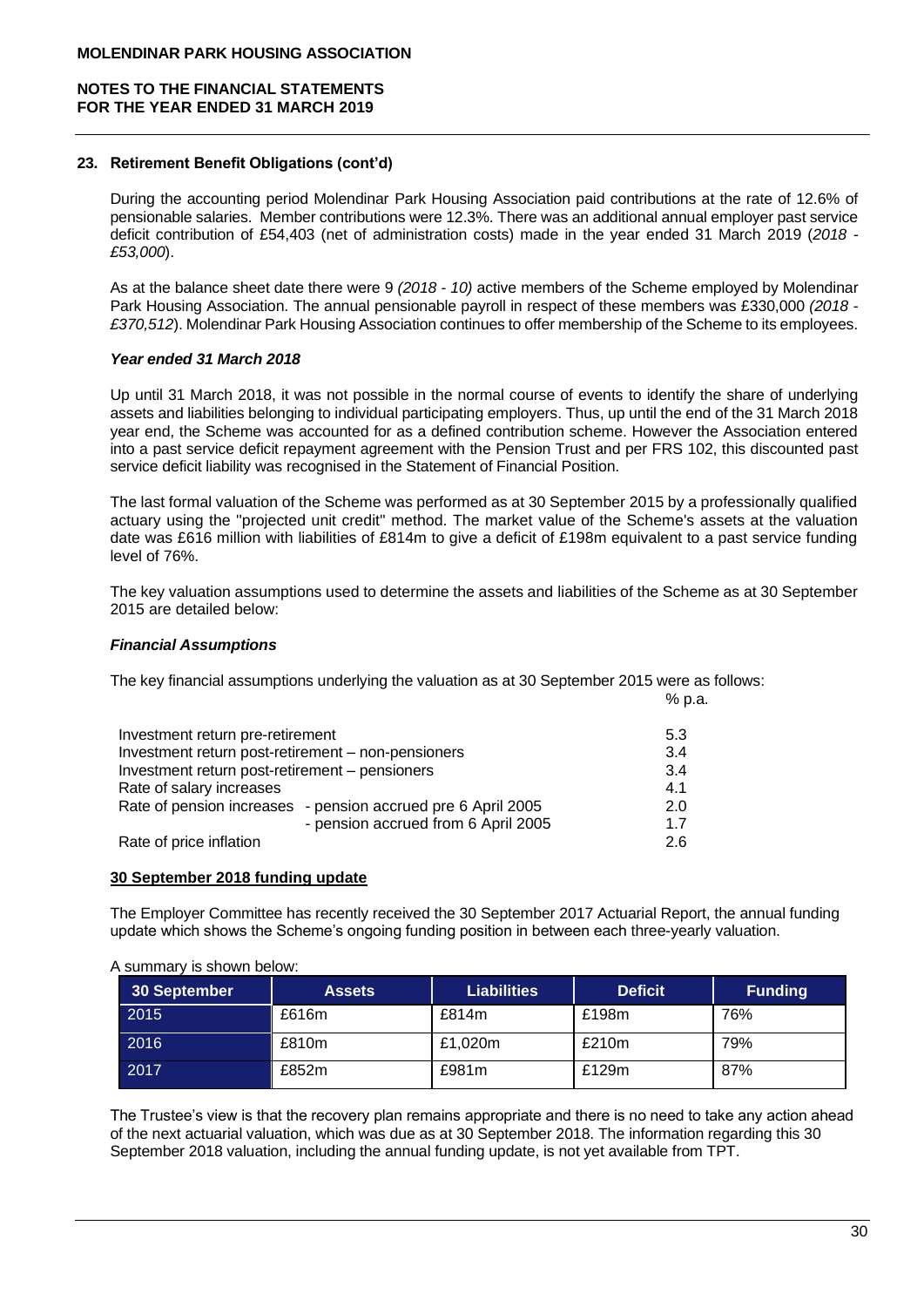# **NOTES TO THE FINANCIAL STATEMENTS FOR THE YEAR ENDED 31 MARCH 2019**

# **23. Retirement Benefit Obligations (continued)**

| Past service deficit repayment liability                                                                                                                                                     | 2018<br>£                               |
|----------------------------------------------------------------------------------------------------------------------------------------------------------------------------------------------|-----------------------------------------|
| Provision at start of period<br>Unwinding of the discount factor (interest expense)<br>Deficit contribution paid<br>Re-measurements – impact of any changes in assumptions<br>Other movement | 268,367<br>3,000<br>(53,000)<br>(2,000) |
| Provision at end of period                                                                                                                                                                   | 216,367                                 |
| Liability split as:<br>< 1 year<br>$1 - 2$ years<br>$2 - 5$ years                                                                                                                            | 54,030<br>54,823<br>107,514<br>216,367  |
| <b>Impact on Statement of Comprehensive Income</b>                                                                                                                                           | 2018<br>£                               |
| Interest expense<br>Re-measurements – impact of any change in assumptions                                                                                                                    | 3,000<br>(2,000)                        |
|                                                                                                                                                                                              | 1,000                                   |
| Assumptions<br>Rate of discount                                                                                                                                                              | 2018<br>1.51%                           |

The discount rate shown above is the equivalent single discount rate, which when used to discount the future recovery plan contributions due, would give the same results as using a full AA corporate band yield curve to discount the same recovery plan contributions.

# **Accounting treatment from 1 April 2018**

From 1 April 2018, information became available in order to separate out the assets and liabilities between scheme members and thus SHAPS will be accounted for as a defined benefit pension scheme from 1 April 2018 onwards. In accordance with FRS 102 section 28, the operating and financing costs of pension and post retirement schemes (determined by TPT) are recognised separately in the Statement of Comprehensive Income. Service costs are systematically spread over the service lives of the employees and financing costs are recognised in the period in which they arise. The difference between actual and expected returns on assets during the year, including changes in the actuarial assumptions, is recognised in Other Comprehensive Income.

The table below compares the present value of the scheme liabilities, based on the Actuary's assumptions, with the estimated employer assets.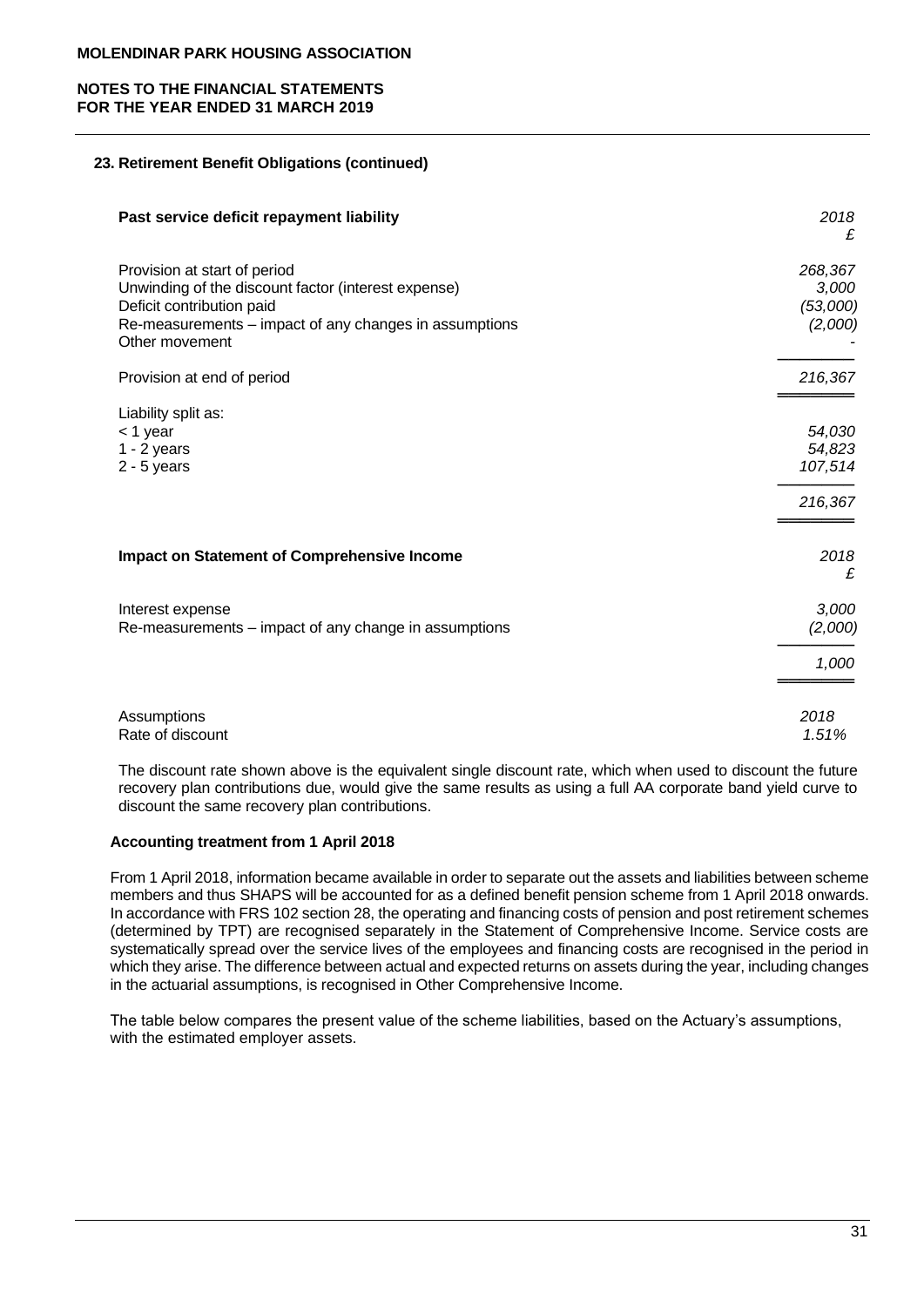# **NOTES TO THE FINANCIAL STATEMENTS FOR THE YEAR ENDED 31 MARCH 2019**

# **23. Pensions (continued)**

| Present value of defined benefit obligation, fair value of assets<br>and defined benefit liability | Year ended<br>31 March<br>2019<br>£000 |
|----------------------------------------------------------------------------------------------------|----------------------------------------|
| Fair value of plan assets                                                                          | 1,922                                  |
| Present value of defined benefit obligation                                                        | (2, 335)                               |
| Defined benefit liability to be recognised                                                         | (413)                                  |

|                                                                                     | Year ended |
|-------------------------------------------------------------------------------------|------------|
|                                                                                     | 31 March   |
|                                                                                     | 2019       |
| Reconciliation of opening and closing balances of the defined<br>benefit obligation | £000       |
|                                                                                     |            |

| Opening defined benefit obligation                                 | (2, 124) |
|--------------------------------------------------------------------|----------|
| <b>Current Service Cost</b>                                        | (73)     |
| <b>Expenses</b>                                                    | (2)      |
| <b>Interest Cost</b>                                               | (55)     |
| Contributions plan participants                                    | (40)     |
| Actuarial (losses)/gains due to scheme experience                  | 39       |
| Actuarial (losses)/gains due to changes in demographic assumptions | (6)      |
| Actuarial (losses)/gains due to changes in financial assumptions   | (160)    |
| Benefits paid and expenses                                         | 86       |
| Defined benefit liability at end of the period                     | (2,335)  |

|                                                                                     | Year ended<br>31 March<br>2019 |
|-------------------------------------------------------------------------------------|--------------------------------|
| Reconciliation of opening and closing balances of the fair value of<br>plan assets  | £000                           |
| Fair value of plan assets at start of period                                        | 1,763                          |
| Interest income                                                                     | 46                             |
| Contributions by the employer                                                       | 98                             |
| Experience on plan assets (excluding amounts included in interest<br>income) - gain | 61                             |
| Contributions plan participants                                                     | 40                             |
| Benefits paid and expenses                                                          | (86)                           |
| Fair value of plan asset at end of period                                           | 1,922                          |

**────────**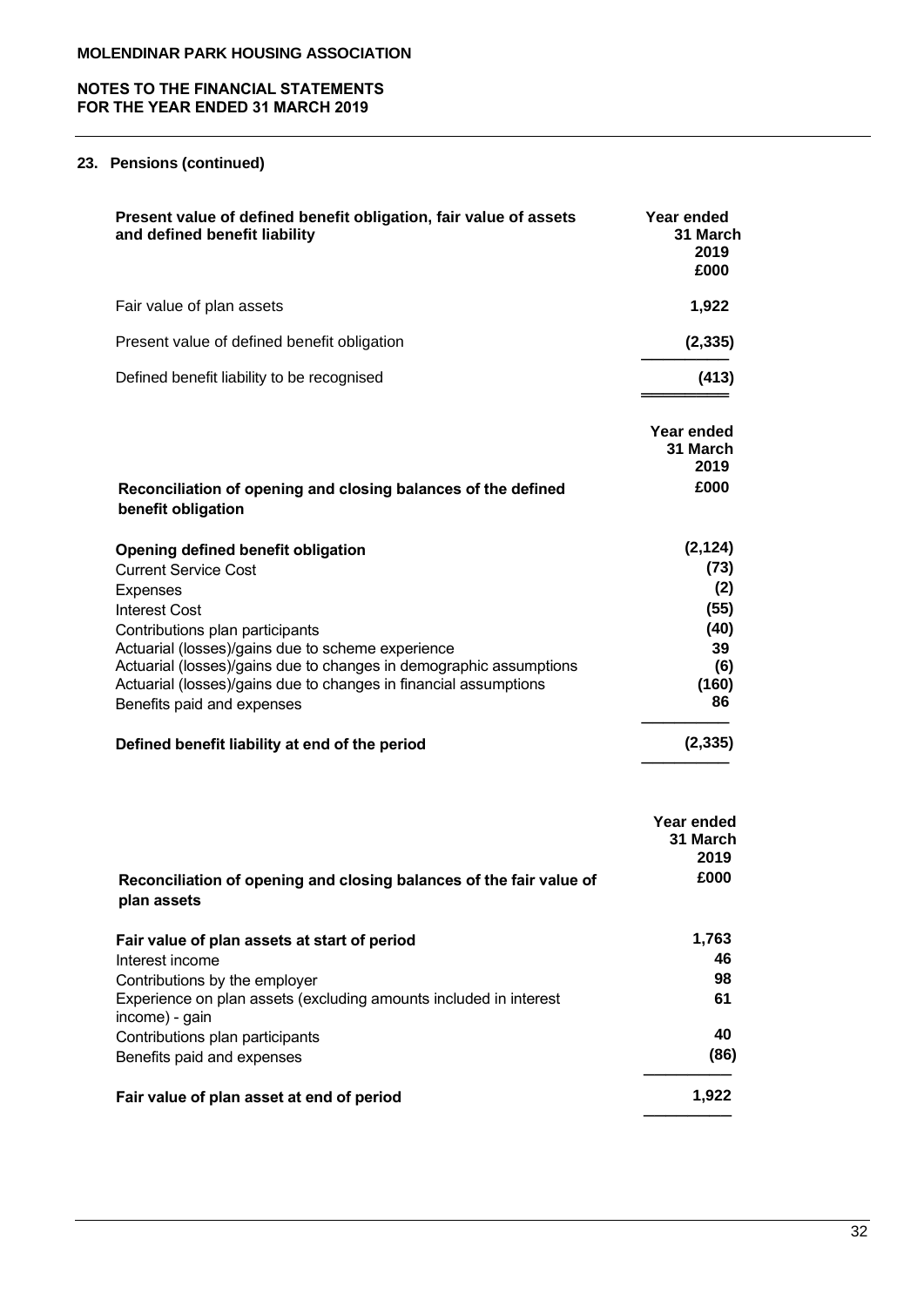# **23. Pensions (continued)**

| Defined benefit costs recognised in the Statement of<br><b>Comprehensive Income</b>                                                       | <b>Period ended</b><br>31 March<br>2019<br>£000 |
|-------------------------------------------------------------------------------------------------------------------------------------------|-------------------------------------------------|
| Current service cost<br>Expenses                                                                                                          | 73<br>$\mathbf{2}$                              |
| Total operating charge                                                                                                                    | 75                                              |
| Net Interest cost                                                                                                                         | 9                                               |
| Defined benefit costs recognised in Other Comprehensive<br><b>Income</b>                                                                  | <b>Period ended</b><br>31 March<br>2019<br>£000 |
| Experience on plan assets (excluding amounts included in interest                                                                         | 61                                              |
| income) - gain<br>Actuarial (losses)/gains due to scheme experience<br>Actuarial (losses)/gains due to changes in demographic assumptions | 39<br>(6)                                       |

Actuarial (losses)/gains due to changes in financial assumptions **(160)**

**────────**

**═════**═══════════

**(66)**

# **Total amount recognised in Other Comprehensive Income/(Loss)**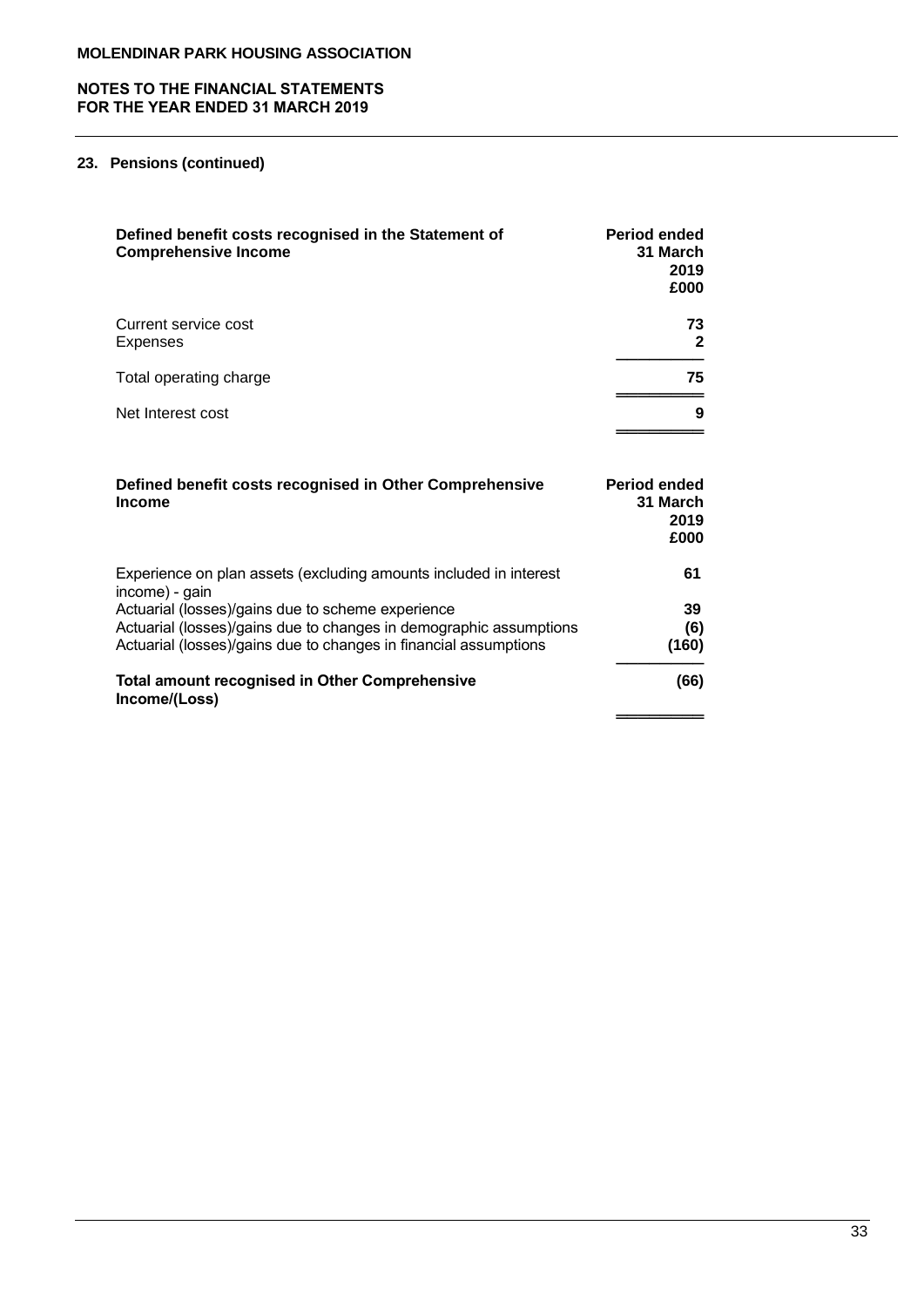# **23. Pensions (continued)**

| Fund allocation for employer's calculated share of assets | <b>Period ended</b><br>31 March<br>2019<br>£000 |
|-----------------------------------------------------------|-------------------------------------------------|
| Absolute return                                           | 163                                             |
| Alternative risk premia                                   | 107                                             |
| Corporate bond fund                                       | 135                                             |
| Credit relative value                                     | 33                                              |
| Distressed opportunities                                  | 33                                              |
| Emerging markets debt                                     | 62                                              |
| Fund of hedge funds                                       | 5                                               |
| Global equity                                             | 309                                             |
| Infrastructure                                            | 81                                              |
| Insurance-linked securities                               | 50                                              |
| Liability driven investment                               | 684                                             |
| Long lease property                                       | 23                                              |
| Net current assets                                        | $\mathbf{2}$                                    |
| Over 15 year gilts                                        | 49                                              |
| Private debt                                              | 25                                              |
| Property                                                  | 38                                              |
| <b>Risk sharing</b>                                       | 56                                              |
| Secured income                                            | 67                                              |
| <b>Total assets</b>                                       | 1,922                                           |

The main financial assumptions used by the Scheme Actuary, TPT, in their FRS 102 calculations are as follows:

| <b>Assumptions as at</b>                                    | 31 March<br>2019 |
|-------------------------------------------------------------|------------------|
|                                                             | % per annum      |
| Inflation (RPI)                                             | 3.28%            |
| Inflation (CPI)                                             | 2.28%            |
| Salary increases                                            | 3.28%            |
| Discount rate                                               | 2.33%            |
| Allowance for commutation of pension for cash at retirement | 75% of maximum   |
|                                                             | allowance        |

# **Mortality**

Life expectancy is based on the Fund's VitaCurves with improvements in line with the CMI 2017 model with an allowance for smoothing of recent mortality experience and long term rates of 1.25% p.a. for males and 1% p.a. for females. Based on these assumptions, the average future life expectancies at age 65 are summarised below:

|                    | <b>Males</b> | <b>Females</b> |
|--------------------|--------------|----------------|
| Current pensioners | 21.7         | 23.4           |
| Future pensioners  | 23.1         | 24.7           |